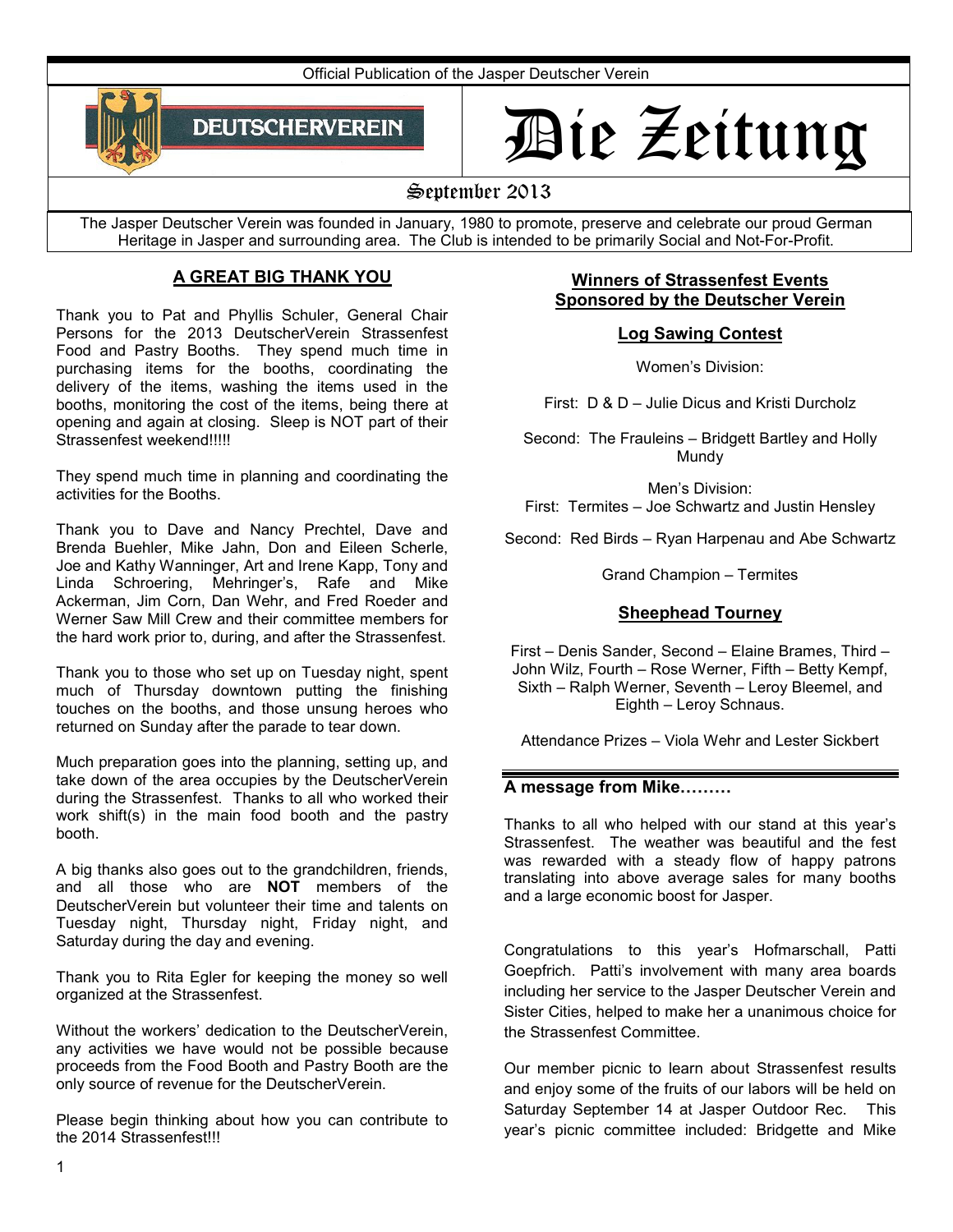Bartley, Barb and Steve Schmidt, Cliff and Pam Howard, and Mike and Ann Ackerman.

To avoid publishing conflicting details, please look for information submitted by committee member Barb Schmidt for door opening times and food assignments.

We are planning a slightly different twist for timing this year. Our doors will open early afternoon with entertainment by Freddy Hopf before our meal. We will have corn hole set up for any youngsters (and those young of heart) as well as cards. A group of our members will be grilling our main course and enjoying a few beverages.

Our Strassenfest Stand Chairman, Pat Schuler will provide us with this year's financial results.

Our after meal program will be presented by Josh Dodd. With our club's purpose to "promote, preserve, and celebrate our proud German Heritage" , Jasper Deutscher Verein contributed financial support for Josh's efforts to preserve our German Heritage through learning and utilizing the art of stone carving, especially as it relates to reconstruction of tombstones in our local cemeteries. Josh gave up summer vacation time to make a trip to Pfaffenweiler, Germany to learn the art of stone carving from Master Stone Carver, Michael Eckert. This program promises to be an interesting sharing of Josh's visions and progress to date to learn how Josh has taken his ideas for preserving our heritage from concept toward craft.

The German American Day is scheduled for October 9, 2013 at the Schnitzelbank.

Our next regular meeting will be held November 21st at the VFW. This is our auction meeting to help provide support for our area students studying German. If you were thinking about a special project to create an item for the auction, you only have 90 days  $left...$ 

Mike Ackerman, VP, Deutscher Verein

# **Upcoming Events – Mark Your Calendars**

# **Jasper Deutscher Verein Summer Picnic**

We will be having our annual summer picnic on September 14th at the Jasper Outdoor Recreation.

The doors will open at 1:30 pm. The meal with be served around 4:00 pm. Some of the members are getting together and doing the grilling. We will be supplying pork loin, bbq chicken breasts and hot dogs.

We are trying something different for this meal. Members with last names beginning A-F please bring dessert, G-K potato dish, L-P salads, and R-Z vegetable dish.

There will be several activities to participate in. We are going to offer cornhole, horseshoes (if anyone has them would you mind bringing some)? Cards for sheephead or any other cards you would like. If you would like to sit out and enjoy the nice weather and conversation bring your lawn chairs!

We will also have a few activities for the children. Beside the nice park, we will have chalk, bubbles, Frisbee, cards and also cornhole. So encourage your children and grandchildren to join us.

Freddie Hopf and the Boys will be our entertainment from 2:30 – 3:30.

The German Exchange Students that traveled to Germany this summer will have a display set up and Erin White will give a presentation on their experiences.

Pat Schuler will give us an update on the Strassenfest.

Josh Dodd will give a power point on his trip to Pfaffenweiler, Germany to learn the art of stone carving.

We will also have drawings for door prizes and special prizes.

Plan to come early and stay late!!!! Hope to see you there!!

Barb Schmitt **Secretary** 

#### **Oktober**

## **German American Day Dinner – Oktober 9th at the Schnitzelbank**

#### **November**

**November 21 at the VFW – Annual Auction benefitting the JHS German Exchange Program – please be generous in your donated items and more importantly, generous with your bids!!!**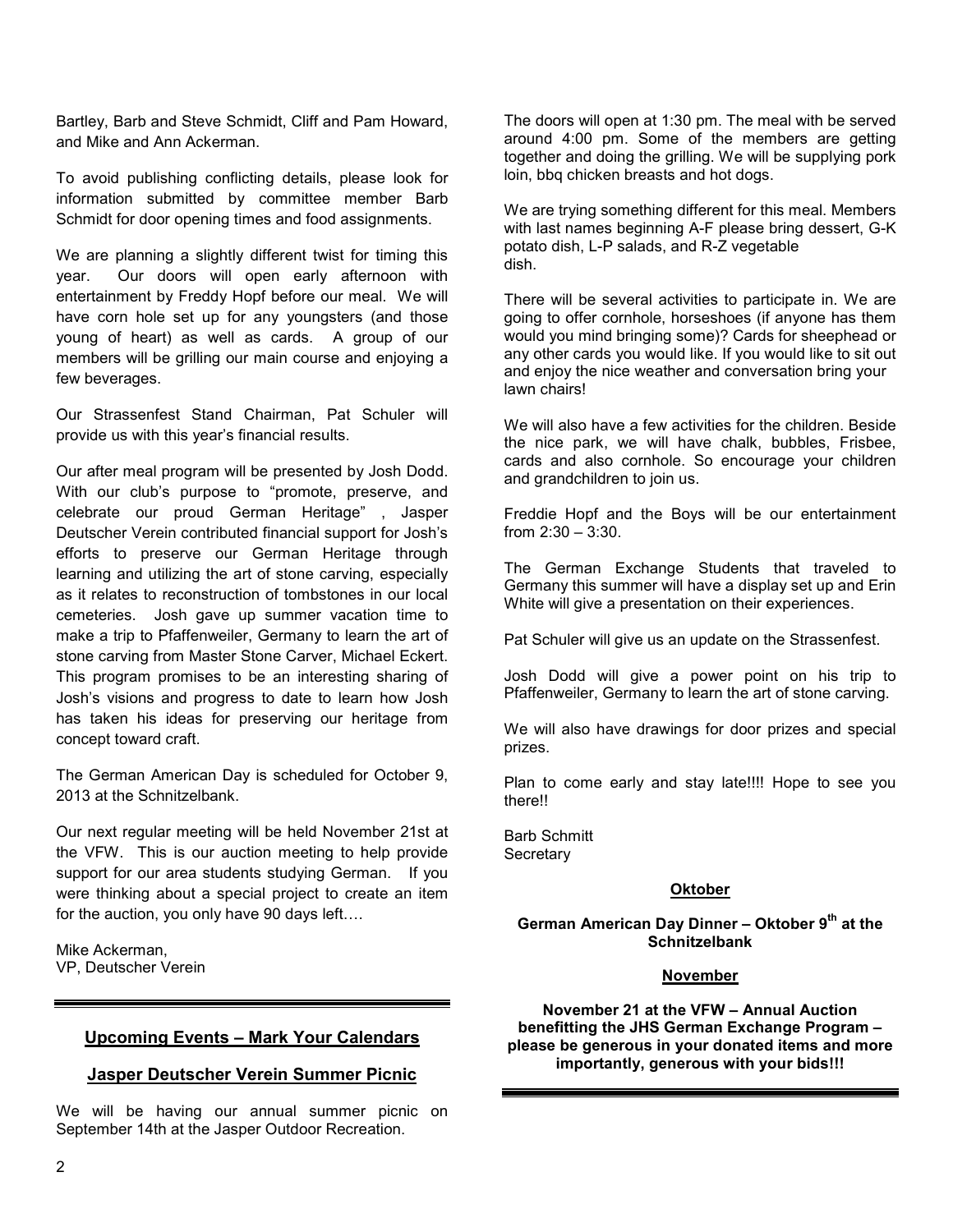# **Winners of the Strassenfest Quilts**

Thank you to all who contributed to the Strassenfest Quilt project sponsored by Sister Cities of Jasper to benefit the JHS German Exchange program.

The winners were Lori Braun and Mike Braun!!!!!!

Congratulations to Lori and Mike!!!!

# **A Great Way to Add to Your German Wardrobe**

There have been several requests from members wanting to know where to find German clothing for celebrating our Heritage during the Strassenfest and other functions of the German Club. In our quest to find sources, Dorothy Hautsch, an area seamstress, has consented to custom make women and girls' dresses and lederhosen for boys and men. She can be reached at 309-9925 to answer any questions or schedule an appointment.

# **2013 German Club Scholarship Winners**



Bethany Boeglin

Bethany Boeglin is a 2013 graduate of Forest Park High School. Her interests include music, art, and theater related activites. This fall, she plans to attend the University of Evansville to major in visual Evansville to major in visual communications and minor in communications. She is the daughter of Kurt and Kristi Boeglin.



Lee Knies

Lee Knies graduated from Jasper High School and will attend the University of Evansville to major in electrical engineering. Lee took three years of German and was a four year member of the JHS German Club. Lee is an Eagle Scout and received the Edward Rottet Jr Memorial Scout Award. He has held various leadership positions in \$H, was vice president of the JHS Robotics Club, President of the JHS Motorsports Club, Class Representative and Treasurer of the Key Club and member of the National Honor Society. Lee is a member of the Patoka Valley Bass Masters and the Knights of Columbus. His parents are Dan & Sue Knies.

# **JHS Students Playing the JHS School Song in Pfaffenweiler**

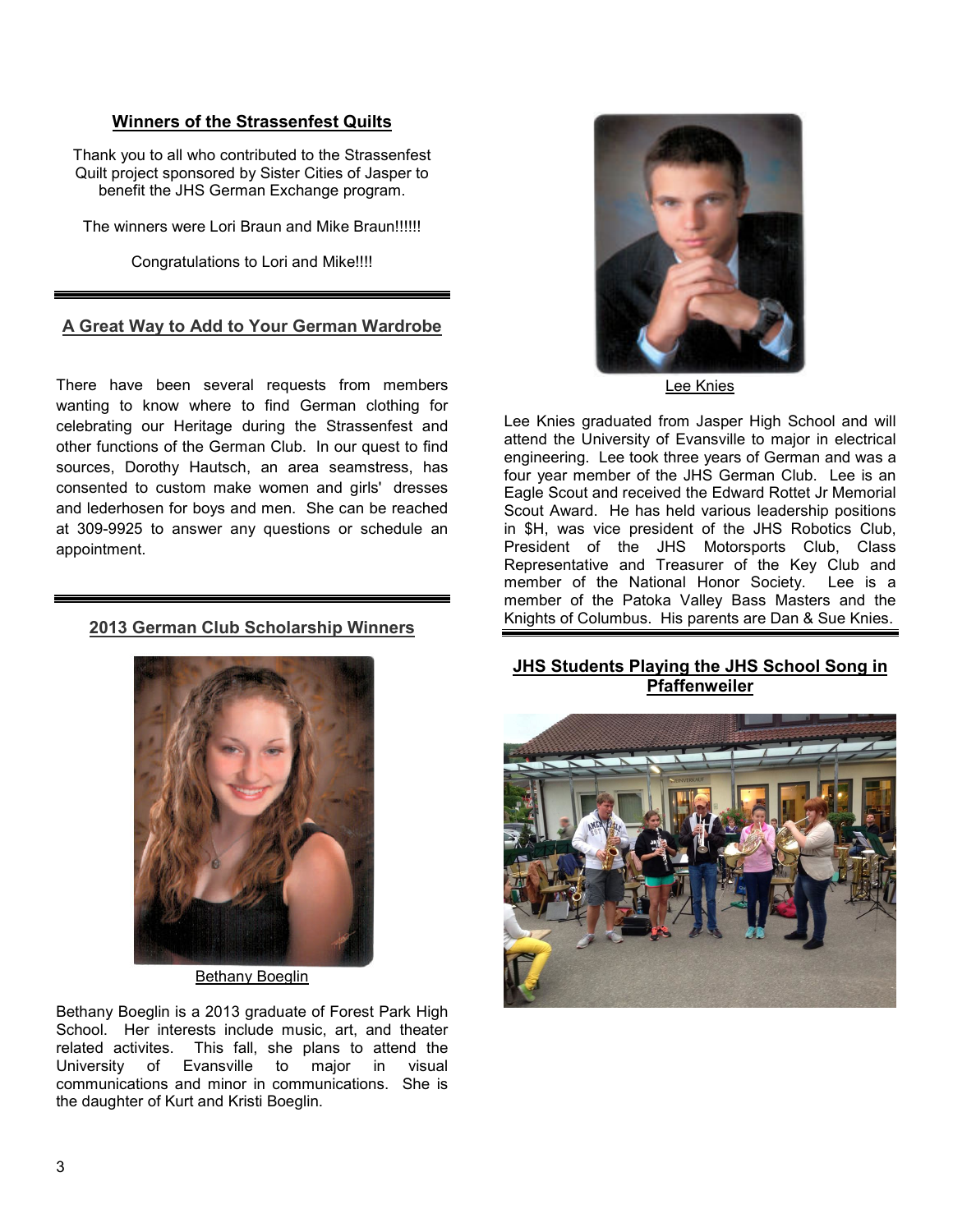**JHS Students in Dresden, Germany** 



#### **April 23, 2013 Hi All!**

Getting ready for the long trip abroad and I'm opening the blog up so everyone can find it now! Don't forget to share with your friends and family: jhsingermany13@blogspot.com so they can keep up!

### **Frau**

# **June 5, 2013**

Today we spent our morning with our host students in school. Manuel and I walked to school, but the walk was very nice and peaceful. When we got to school, we first had music class. Kari, Austin, and I, who have the same classes together, were able to sing a song in English with them, but only got to listen to them sing an accapella German song. After music, we had a twenty minute break period where we met with our fellow American students and talked about our previous night and our first class. Then, the American students had a German lesson with one of the teachers from the school. We learned a couple German tongue twisters and got to have a German speed dating session. After that, we had another break period. We then headed to their German class which was very boring because they had to read a book in German and we could not understand it. At 12:15, we loaded up and headed to Pfaffenweiler. When we arrived, we set our stuff down and started to lunch. We ate at the top of a hill that was very difficult to climb, but well worth the view at the top. For lunch we had potato salad, which I did not care for, bread, and ham. It was very good. After eating and taking a group picture, we started back down the hill. Austin, Christian, Andrew, and I ran down the hill. At the bottom they had a strawberry and Spargel (white asparagus) stand. We decided o get some.strawberries while we waited for the rest of the group. They were the best strawberries I have ever had. They were very sweet and juicy. After we got them, everyone else had to get some too. After enjoying some strawberries, we started our tour. Our guide

showed us the church, which was very nice, and several different stone crosses through out the town that were made to certain people. We also saw the first Tesla house which was very old, and several other buildings in the town. Also, Max found a snail, but then Mrs. White killed it, so then he found another one, and I found one by saving from Madison's foot. They were very interesting to watch and play with. After the tour, we stopped at the supermarket and I bought a lot of Ritter Sport chocolate. After we had shopped, we headed up the hill to our bar-be-que for dinner. On the way up, there was a spring for people to walk in and relax, but the water was very cold. I could not stand in it for very long. Then, we hiked up to the top of the hill to the quarry for dinner. It was a very nice area in the woods. For dinner, I had a steak with a roll and a piece of pretzel bread. It was very good. After dinner we talked and walked in the woods some before leaving. Now that we are back home I will finish my journal for today and go to bed.

#### **Jared Coller**

### **June 6, 2013**

Today was a good day because the tour of Staufen was excellent and my family also took me to see a Roman excavation sight full of many old relics and a very beautiful fountain. Every day puts the German I have learned to the test and I feel very confident in what I know. For supper we had spargel and kartoffeln, that was very tasty. All in all today was a great day for me and my my family.

# **Ronnie Schepers**

# **June 7, 2013**

Today I started off with a typical German breakfast, it is very often simply bread with things you can put on it like butter, honey, and jelly's. Then Jakob's father drove us to school. Normally we take a train then a bus, and for me that is a really cool culture experience. Then we had only two classes to attend. It is always interesting to see what differences there are in the classroom. After that, we were off to Freiburg! Freiburg is a really cool city with a lot to do, but what is cool it is a city with a lot of history. We visited a really awesome church that was hundreds of years old, and it amazes me to think of how people in those times were capable of constructing such impressive buildings. My stay in Germany has been very good. The people are very friendly and helpful. It really is a beautiful place.

# **Jaron Herbig**

#### **June 8, 2013**

Finally a day to sleep in! My host family took me to a fancy restaurant for brunch and helped me read the menu. Thank goodness! After meeting my exchange partner's friend in Freiburg we went shopping. They made me try this bubble tea...but once we got there I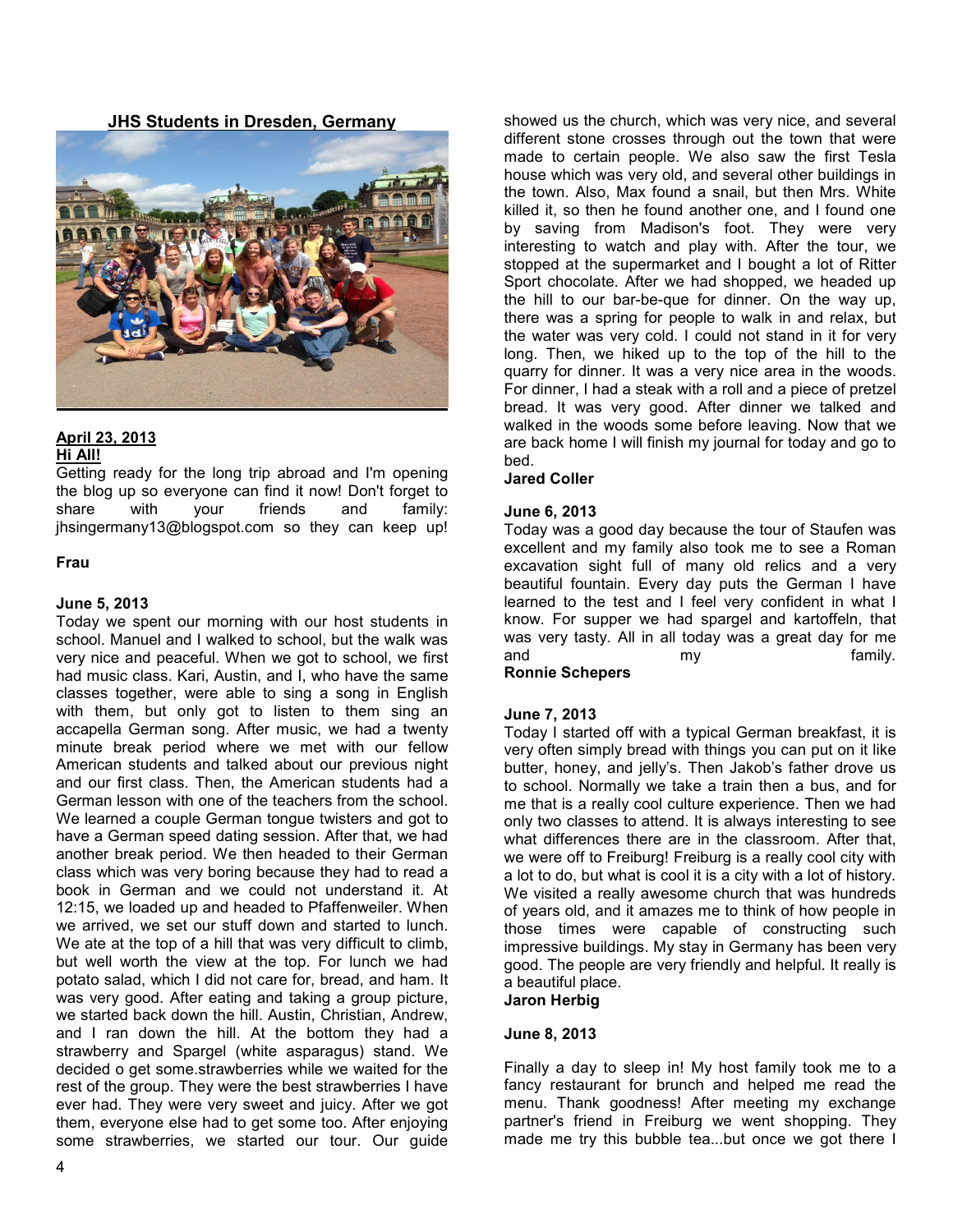realized they were bobas! If you go to orange leaf you can put them on your frozen yogurt! Once we got back to their village we got ready for a get together and then left. Instead of hoping in a car and driving there, we rode bikes. I haven't rode a bike since middle school!! And to top it all off it was about 2 miles away. It doesn't sound like very far but I promise you it feels like it! But once we got there it was hour and hours of just German. I felt like I understood what they were saying but I didn't want to embarrass myself by talking German! Anyways, overall it was a good forceful learning experience for me to have to translate all that German in my head! **Emily Fleming**

# **June 9, 2013**

Today was mainly a day of relaxation for me. My exchange partner and I slept in really late because we were tired from the night before (movie in Freiburg and then another late night movie). When I woke up, my host mother took me on a walk with her and her dog, Inka. The path was wooded and relaxing. We passed by the Rhein and I could see the French side. My host mother showed me a large pile of wood that would later be burned for charcoal (Colen auf Deutsch). After that we went home. When I am done typing this blog, my host family will take me to dinner. I hope its tasty! **Luke Lottes**

#### **June 9, 2013**

So I am having a very difficult time figuring this blog out. Since it was Sunday today, I went to church with Lisa's family. They are Catholic and I am also so I was very excited to see if the mass is different. I found out it is. There was many things I could point out during mass that where different and I could also follow along. The prayers where the same but I didn't know the songs. Over all mass was a very good experience. After church I went to Holly Moser's partners house Alex and we just had a very relaxing day together. We all went to the movies together in Freiburg and the movie was very interesting. Seeing actors that speak English talk in German was very strange but new. Some parts of the movie was hard to understand but the German exchange students help me understand what was happening. We all we out to dinner at a Italian restaurant. In general today was a very relaxing day but I also learned a lot. **Rachel Louviere**

#### **June 10, 2013**

Awaking at 7 to Dennis, my exchange student, I began my day. The day started with a nice shower, after the refreshing, and awakening, and awakening shower, I went to the floor above mine, the main floor, to eat breakfast. When I came up stairs, the family had sat at their seats around the bar in the kitchen. Today, we dined on toast, with Nutella.

Bread here is a bit different than The United States. In the U.S., bread is generally white, and soft, if its regular white bread. Here, everything appears to have been made as if homemade, or by a baker. It has a more fresh taste, more seasoning, and thick, chewy, bread.

The Nutella here is also different. In the U.S. it is chocolate, and hazelnut, more of a balanced taste. Here, it has more of a chocolate taste, and I think I like it here, more.

After breakfast, we got ready for school. I prepared some tea for the morning. The tea was Shogun tea. It had rhubarb, and a few other ingredients, rhubarb being the most prominent taste, which I do not mind. I bought the tea in Freiburg, on Saturday.

After getting my tea ready, and getting my backpack filled with lunch, we headed to school. At school, I talked to the many friends I had made here outside of the exchange progam. I talked to Jonathan,or "Homel", Hannah, and Steffen. Steffen and Hannah are two people coming to the U.S. to stay a month after I am<br>home, so I will see them again. home, so I will see them again.

Our first class was Math. The night before Dennis had shown me the subject they were studying. I had no idea what entirely it was. It was similar to a matrix, in math, but I´d just spent the past year studying Geometry, so I didn´t know the concept he was studying. In the math class, I payed attention for about 20 minutes, still trying to grasp the concept even with my limited German, but it was impossible. They were reviewing last night´s homework, and I had no students near me to look at to understand the topic. So, I wrote in my journal to catch up with the weekend´s adventures.

After Math, we had our usual break, I talked with my friends, and went to German class with the English exchange students. In German, we learned how to ask our host parents to allow us to do something. Like, going shopping, driving, dancing, that sort of thing. Teenage things. This lesson allowed us to be reminded and retaught of things we had either forgotten,or not learned, so that we could better communicate with our German host parents.

After our wonderful German lesson, we headed to the village of Titisee. Titisee is a village in the Black Forest of Germany. It attracts many many tourists, and this causes it to be a hotspot of tzpical German culture. Such as, cuckoo clocks, and the typical Titisee hats. Being it a center of cuckoo clock shops, and other souveniers, I bought a cuckoo clock for my grandparents, a small one because of the weight issues of a plain, a stein magnet for my grandparents, a couple music boxes, a wallet so that Euros could fit nicely, and some bratwurst for lunch. In Titisee, I took many photos, and spent time hanging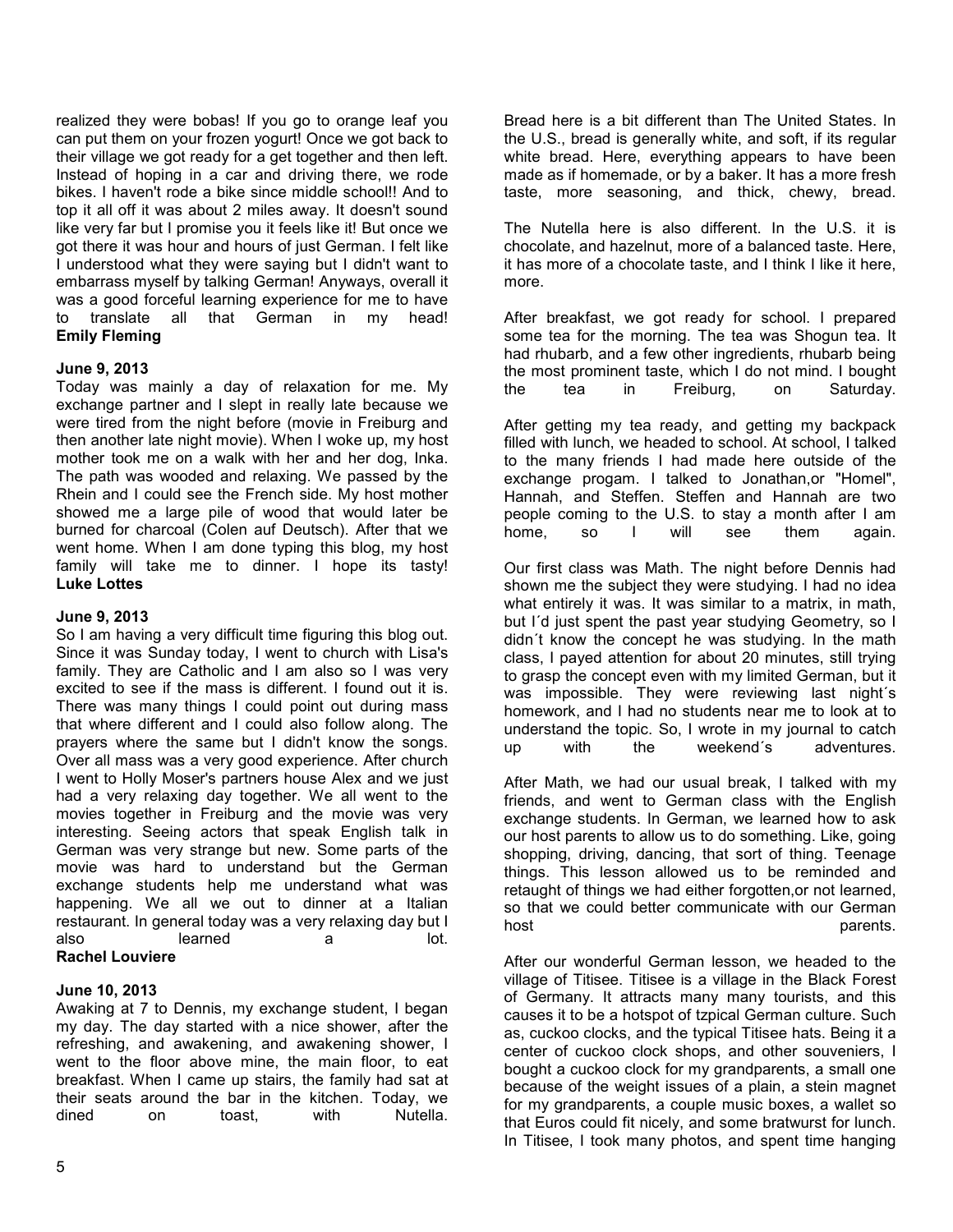out with my friend Carla, since I hadn´t talked to her on the trip so much. I took a few photos with her with a man in the background with a nicely groomed moustache.

After Titisee, we couldn´t go hiking like Frau Buchart wished to, and to show us. The weather was too bad for us to go, so we decided to spend the rest of the day shopping in in Freiburg. In Freiburg, I bought one of my good friends, Donald, a tshirt from H&M. Shirts in Germany are a bit different in texture, and the way that they are manufactured. In the U.S. they are more thick, and somewhat stiff. Here, they are very soft, thin, and light-feelings. So, he asked me to buy one, and since we were in the city, I figured I would.

Also in Freiburg, I purchased a wonderful matcha green tea frappuccino. Matcha is a rare green tea from Japan. It is from the main leaf Gyokuru. It lays in the shadow for many months, and after this time, it is dried, like all teas. The difference in matcha and other teas is its texture.

After the drying process, it goes through a second process of being made into a powder. Once it is in the powder form, it is wonderful, delicious, matcha.

I bought some on Saturday, given its rarity, and difficulty when finding. Matcha has a very organic, and green taste. The frappaccio I bought had a wonderful after taste of matcha, and a taste of icecream. It was so great.

After I bought the shirt at H&M, the exchange group all sort of walked around together, aimlessly, and then decided to go to Starbucks and wait for the next train to Pfaffenweiler, the sister city of Jasper, Indiana.

Once we had left for Pfaffenweiler on the train, it was near evening. Our plans in Pfaffenweiler was to have a sort of "Welcome, Jasper" party. It was very nice here, the band played for us, there was drinks, and sandwhiches to eat, it was a nice time.

After our food arrived, Mrs. White handed us three papers that we were asked to fill out before we left. Each paper had a list of questions for the exchange, and it was for us to ask strangers questions in German, and to see their opinion of Jasper. I first interviewed a girl named Olivia. She was 23, and had stayed with Olivai Gutsgell in the U.S. with an exchange. I had known Olivia Gutsgell from band in Jasper.

The second wasn´t as easy as the first. It was an elderly woman by the name of Irgnrid.She was 75 years old, and had been to Jasper 3 times in her life. I had difficulty understanding the German, given that I hadn´t had much experience with an older speaker of German, so her husband helped me a bit with the German, and the questions, still in German, though.

After Irngrid, I had my last interview with 14 year old Olivia. She had never been to the U.S., but had wished to go. After the interview, I noticed she was part of the band that was playing, and that she played the flute.

At the end of our wonderful, and adventerous, day, we headed home with Dennis´s brother Daniel. We drove Griffin home in Grunern, and then to home. When we got home, I showed my host mother the things I had bought in Titisee, and unloaded some of the things I no longered needed, and talked to them.

After a bit, Dennis and I went downstairs to our room, and I remembered that I needed to write my blog, so I did.

Here, in Staufen, it is 10 PM, and this was **Maxwell** with your inside look at June 10, 2013.

# **June 11, 2013**

Today everyone traveled to Europa Park. It was like a mix between Holiday World and Disney World. The park was divided into seperate countries and had specific rides and foods that were from that country. I rode all the water rides and the biggest roller coasters, it was a lot of fun. There was so much walking though because it was so big! I hung out with Ronnie, Luke, Kari, Lisa and Julius and we had a very interesting day! First Ronnie lost his wallet and then I almost broke my nose on the ride, Poseidon. It was so painful! Ronnie did not find his wallet and his flip flop broke. It was not his day. After we got home Kari, Zora, Rachel and Lisa came over to bake cupcakes. They were confetti cupcakes I brought from home, for Alex. And tonight Rachel is spending the night with me. Today was a very eventful day! **Holly Moser**

#### **June 12, 2013**

I had toast for breakfast and made a roll with nutella and strawberry jelly. When we got to school all the Americans had a German lesson with Herr Schrueter. We could not speak English and if we did then we would get this bottle with a task in it that you would have to do at the end of the class. During this class we went over our homework assigned on Monday. It was over haben vs. sein, and past tense. After the first break we went to the bus stop and waited for our bus that was taking us to Strasbourg France.

We crossed over the Rhein River, this river divides Germany and France. Down the road was a castle on the top of a hill. It was built for the German ruler when that part of France was a part of Germany. We got to Strasbourg and walked along the river through the old town and past the old leather tanning areas. We continued to a square where there was a statue of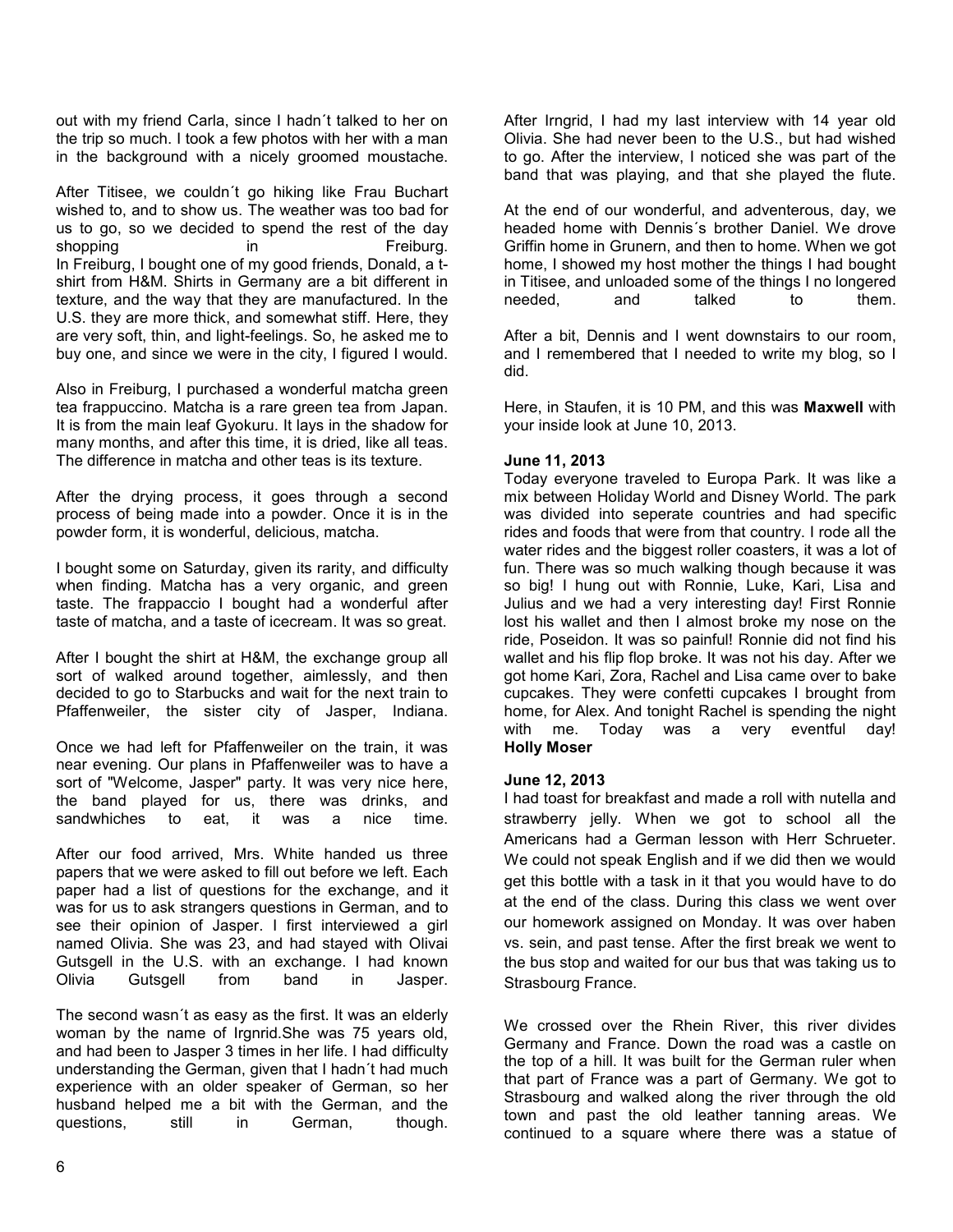Johannes Gutenberg, the man who invented the printing press. Then we walked to the church square. This church looks every similar to the one in Freiburg, because the same red stone was used in both churches. The main reason that they were different was because this one only had one of the towers completed. The second was not finished because of money or time. We went into the church and it was very beautiful inside!

Frau White let us go walk around and find lunch, shop, or look around at other things in the town. We had to be back at the church at 3:30. Josh and I walked down many streets then we walked to an ice cream shop that made the ice cream like roses. The scoops were the peddles of the flower. Each peddle could be a different flavor of ice cream:) It was a good thing that the lady working at the ice cream shop spoke English because I don't know French!

We walked some more then went to a cafe where they had pizza I had cheese and it was good. We then walked down the street to a grocery/clothing store looking for tea or juice boxes. We saw Frau White. Josh found mango tea and I got dragon fruit chocolate and orange chocolate. I tried the dragon fruit and it had a good but had a weird flavor. We went and sat down. We were tired of walking. At 3 we started walking to the church. On the way we saw a beagle puppy trying to get a piece of bread but it couldn't reach. It was reaching out all most all the way and still couldn't get to the piece of bread. It finally completely stretched out and got the piece with its tongue. We got to the church and there was a guy playing the cello he was really good! Madison and I gave him some money. The teachers came and we went to the bus.

My host father picked me up from the bus station. On the way home we picked up a girl that was going to Muenstertal our village. We dropped her off, and my host father got out to got some bread at the store. Then we saw Noeamy on the way to the house. She was with two of her friends, they were waiting for the bus. We picked them up. After dropping off her friends we went home.

My host mom was about to make these really big pancakes you put cheese, spinach, and tomatoes in them or if you wanted a sweet one you could put nutella or applesauce in them. I had a nutella one and a half of a cheese and spinach one and a fourth of a applesauce. They were all good! I was very full! Now I'm going to relax then go to bed.

Loving it here in Germany:)

#### **Shannon**

#### **June 12, 2013**

Today when we arrived at school we went straight to a German lesson with our instructor, Herr Schroeter. The first thing the class did was review a few short German tongue twisters. An example: Fischer's fritze fischt frische Fische. After stumbling through a few lines of those, we moved on to checking over our homework. We had a small portion of it leftover from the last lesson that needed to be finished. Next we tested our knowledge of a few key German phrases and grammar. After that the class sang a song in German: Millionaire by Die Prinzen. That was pretty entertaining, as a class we didn't try too hard, but it was still very funny. Finally we got out a map of Strasbourg and marked all over it in preparation for our trip to France. We went straight from our German lesson to the bus stop and boarded a charter bus in order to travel to France. The trip was a little under two hours long. By the time we crossed the river Rhine that forms the border between France and Germany the journey was nearly over. Then we finally arrived in Strasbourg! There were a lot of historical monuments/areas in the town, and it was very interesting to see. Johannes Gutenburg, the inventor of the printing press, was born in Strasbourg, and they had a statue dedicated in his honor. We visited a massive cathedral, complete with dozens of stained glass windows and 3 organs. After our visit to the cathedral, we split off into small groups for lunch. It was extremely difficult to order, because many of the menus were in French and the waiters only spoke limited amounts of English. My group personally ended up flipping a coin onto the menu, and whatever it landed was what we ordered. I got something good though, so it wasn't bad. After lunch we met back at the Cathedral square and made our way back to Germany. After the long ride home, everyone went their separate ways. I later went to eat dinner with a few other German students at a nice restaurant. It was delicious. After that I went home and went to bed. I think today was a lot of fun, but I certainly know that I like Germany way more than I do France. Germany is, to me, a more pleasant country as far as the landscape goes, and I like our area's architecture more than that of France's. Actually, France had several homes that were similar to American style homes, which was refreshing, but I didn't like the ones that weren't styled like that. Overall though, I liked the country, and I had a good time.

# **Griffin Park**

#### **June 13, 2013**

Today we did not do any touring of any cities or anything very special. We went to the first two classes with our host students and then we went to the swimming pool that is not very far from the school. The pool was really cold so I did not swim very long but I laid in the grass and it was nice not to have to walk around all day. After we went to the pool a lot of us went to Freiburg again. I went to eat at an Italian resturant called Vapiano. It was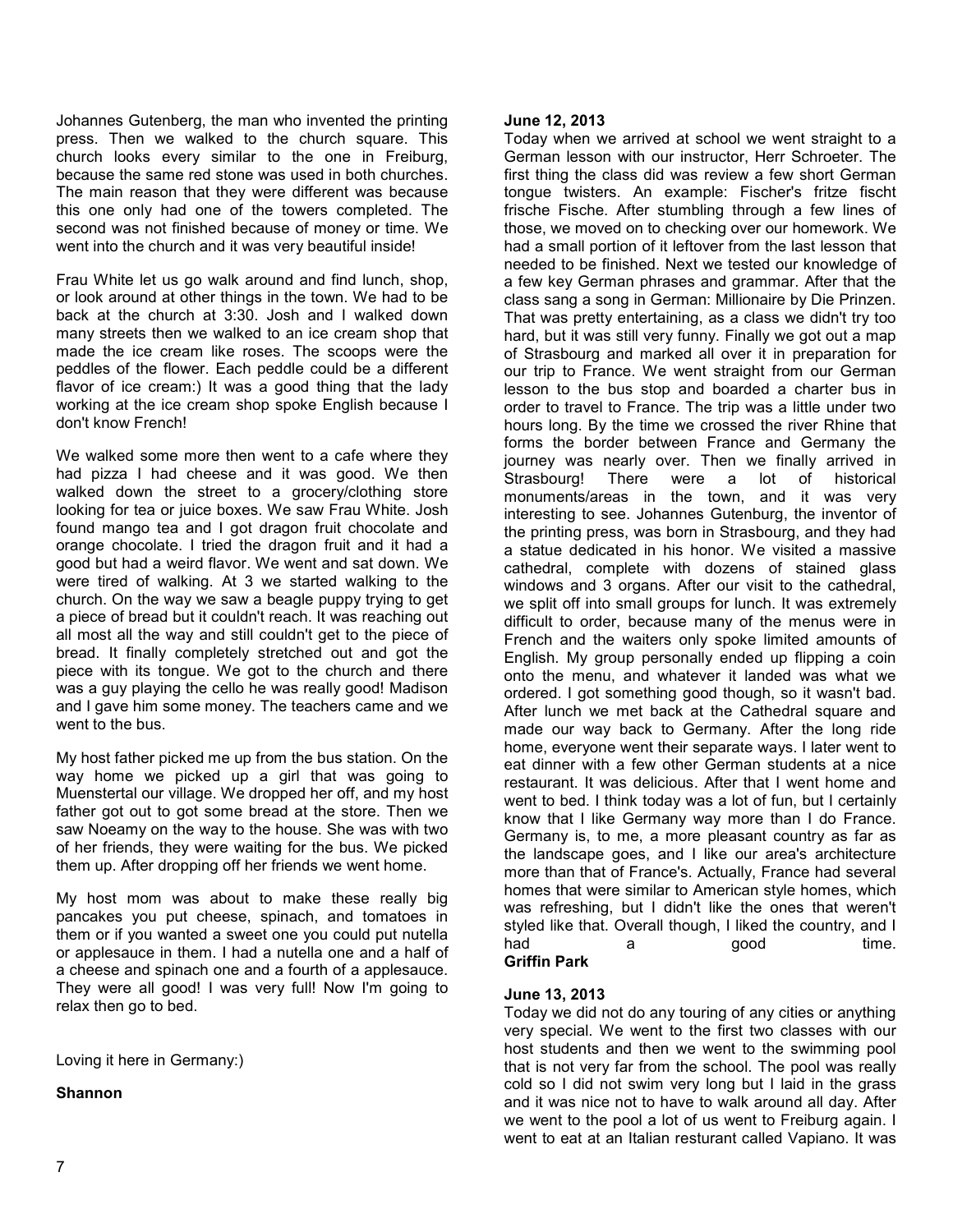amazing! After that I went to walk around Freiburg. We went to a place that sells tea and I bought six little boxes of different flavored iced tea. The tea is so good I could drink it all day. After we got done in Freiburg we had a going away dinner with all of the students in the exchange and their family. I am sad to leave everyone here in Staufen and I will miss them all, but I am excited to go to the next group in Possneck. This trip is so much fun and I am loving every minute(: **Sarah Reckelhoff**

#### **June 14, 2013**

Today was a day that I have not been looking forward to for the past 13 days. It was very hard to say goodbye to Maike. I feel like I have gotten very close to her. The sadness got worse as I hugged all the Germans I had that I was close to. We were then torn away from the Germans and started to get on the bus. We started our 7 hour trip to Munich. I mostly spent most of my bus ride trying to sleep. At about two we arrived at Neuschwanstine. We ate at that time and I had spaetzle with cheese. it smelled really bad, but tasted good. In Neuschwanstine, we went to König Ludwig's castle. They say that Cinderella's castle was based off his castle. I could definitely seen the resemblence. On the inside of his castle, each wall was covered with a beautiful painting. It did not seem like we got to see a lot of this gorgeous castle. Before our tour, a few of the exchange students and I went across a special bridge that King Ludwig built for his mother. We hiked on a trail and went pretty far back, not knowing where we were going. About 20 minutes before we had to meet for our tour, we decided to turn back. In order to make it in time , we had to run down the mountain, across the bridge, and to the castle. After our tour, we got back on the bus and in about two hours we were in Munich. **Kelsey** 

# **June 15, 2013**

Today was our full day in Munich. Although no one got a full night of sleep, we were on the go again. We left our hostel at ten to take a tour of Mrs. White's favorite area of Munich, the pedestrian zone. One of the first things we all saw was a spectacular fountain. Christian decided that he wanted to run through it fully clothed while we were all talking. Many of us thought that he would regret what he did as soon as he exited the fountain, but he came back to the group smiling like it was the best idea he had the entire trip. As we left the fountain we walked under one of the original entrances to the city. We then had a few minutes of free time until we listened to the glockenspiel play. I didn't expect the figures to move like they did! We all then split into groups until dinner, which was a very relaxing change to walking all of the time. We ate dinner in the nearby train station and had a few minutes to shop for gifts before Mrs. White gave us an option. We could either go to the Olympic Park with her, or go back to the hostel for the night. I chose to go to the

Olympic park, and I do not regret it. We climbed the Olympic Tower and had an amazing view of Munich. We were 186 meters in the air! It was also hard to believe that they also had a restaurant up in the tower. Although it was another long day, I am enjoying this trip. It is still so hard to believe that we get to have this experience at such a voung age. **Kari**

#### **June 15, 2013 Munich**

I apologize for my late blog, however, these blogs took me a while to figure out... Anyway, on June 15th, we had our first full day in Munich. We had to wake up in the hostel and eat breakfast by 9:30. Breakfast in German hostels aren't drastically different from hotels in the USA. There was an array of cereal to choose from and lots of bread to choose from. After this, we toured Munich. The town was very pretty and pleasant. There was a large festival going on downtown, so it was extremely crowded. So crowded, in fact, that I was almost a little uncomfortable in the crowd. There was music and there were performances on a stage in the middle of town, while huge tables were set up with umbrellas above them to block the sun; which is interesting, because on this day, it began to rain. After a bit of touring, Mrs. White gave us the option to either walk around the town more, or to go see the Englischer Garden. I decided that I would stay in town longer with my friends. We ate at a cafe- I believe this is the day i tried weißwurst- and then had a look around. I visited a few little tourist stores, a tea store, and a toy store. All extremely overpriced, of course. I did not buy anything, but having a look was nice. While in the toy store, most of my friends disappeared, so Griffin and I were not sure what to do next. As we both were tired, we figured it would be logical to stop by one Starbucks and head back to the hostel. After a little bit of confusion with the map, we went back to the hostel to find a few other Americans. We all chilled out until it was time for dinner. We then went to the train station to pick out some dinner. Shamefully, I had Burger King. It was as good as Burger King gets... We then received the option to go see a castle (I think it was?) or stay at the hostel. I wasn't so interested in seeing another castle, and neither were my friends. We decided to stay at the hostel and joke around and simply hang out. It was a fun day.

#### **Madison Cornetet**

### **June 16, 2013 : THE AMAZING DRIVE TO PÖSSNECK!**

The drive to Pößneck was filled with the sound of exhausted, sleeping teens. As expected, most slept! The sleep was much needed after the fun time in Munich. As we traveled onward to our destination, I could not help but notice the beauty of the ecosystem beyond the bus windows. The view was magnificent! The grass is so green, and the mountains in the distance, it seems as if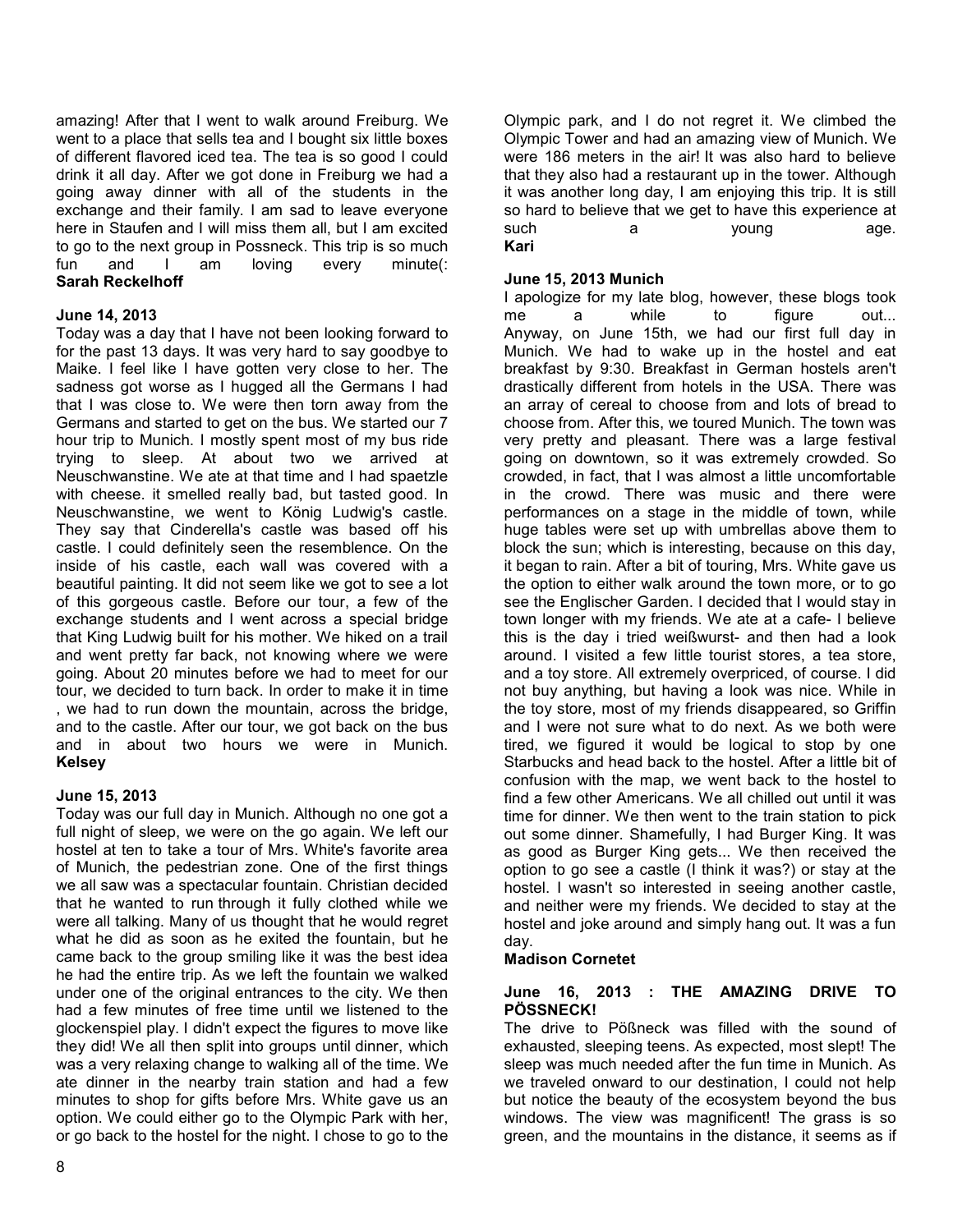we are moving through the grid of a painting. We made a much needed rest stop a few hours into our journey. This was a fine rest stop! Mrs.White was loving the stop, I am not sure why, but she was enjoying it. The bathrooms were nice, I had to pay 80 euro cents for a toilet, but all is good! After a while, we shuffled our way to the bus, and continued our adventure. I drifted back to sleep. When i awoke from my slumber, we were arriving in Pößneck! I was excited to see Konrad again. After getting settled in at Konrad's house, we went to the welcome party. I like parties, it usually means free food! I enjoyed myself at the party because we were able to reunite with our partners and friends. So far so good in Pößneck!

Written with great thought, passion, and enthusiasm by: **Austin Armstrong**

# **June 17, 2013**

Upon awaking I felt like I was in completely unknown surroundings, shortly after I had reminded myself that some German houses have these neat shades that block all light from entering a room. I opened the blinds only to find a harsh bright light from out side. I quickly got ready for the day dining on bread and Nutella as well as a cup of tea and in a quick rush I was out the door and off to school in my host mother's BMW. We arrived at school and I was told to go with all of the other Americans to go on a tour of the school and to learn some brief history on Pößneck and how it became what it is today. We learned that much of the damage from the war and GDR times have left some parts of the city damaged and crumbling, so there is a fair amount of construction going on throughout the city. Although most of the shops in the areas with heavy construction are still open and available for use. The school administration has also been through some hard times due to some the facilities are not safe to use, so they use all of the space they can to give an education. After some more talking the principle arrived to talk about the school and then we were off on our tour of a portion of the school. We were shown various class rooms as well as a small closet that they must use to store all of the chemicals that they have for the chemistry classes. We continued on with some small sitting areas for the students as well as a small courtyard, it was all fairly obvious that they didn't have much space for too much else but you have to make with what you have. The school is small but nice and it is not the only school that they have in Pößneck, they had to separate some of the grades into different buildings due to the lack of space.

We returned to the room where we had the presentation of the history to wait for our exchange partners to pick us up and go to their next classes. I was the. Met with Kristin and we went to a Mathematics class for two periods straight; Kari, Jaron, and Ronnie and their Germans were in the same class as well. I didn't understand much but I felt like could figure some of the problems out if I tried hard enough. After about an hour and a half the teacher left to go to the next period and Frau Weniger walked in about 25 minutes later due to the break period. She is one of the English teachers at the school and also works in the exchange program on the German side. For the next hour and a half we had English and understood all of it, well because it was all in English. They were talking about describing an ad and how they were constructed to gain the attention of the viewer and how it makes people want to buy the product. After school we had plans to go to a swimming pool with a large group of other Americans. Kristin's mom drove us to a bus stop that headed in the direction of the pool. Apparently we took the wrong bus and we landed about a 8 minute drive away from the pool, we flagged a fairly shady taxi and traveled in waves in the same taxi as there a bit more than twenty of us that rode the bus. The pool was pretty awesome: there were two spring diving boards as well as three platform high dives, four pools in total, a giant water slide, and a few courts for volleyball and basketball. I was pretty proud of myself just for jumping off the second highest platform in the diving pool but Josh and Shannon were brave enough to go off the highest. Shortly after a few dives almost everybody was done swimming and went to go sunbathe, and I followed suit because I didn't want to be by myself. After a few hours of lounging around we decided to change pack up and leave and go to McDonalds! The menu is very different except for the the usual popular advertised items like they have in America. I got a burger with some weird smokey sauce and back on it, but I also noticed that they have a McNugget burger and I was really amazed and confused at the same time. We ate our meals, shared a few stories and went on our way, after McDonald's was the end of my day. I took a showering said good night to my family and closed the blinds once more to sleep until the next day.

#### **-Andrew**

Sorry this was a day late, I didn't find the time to sit down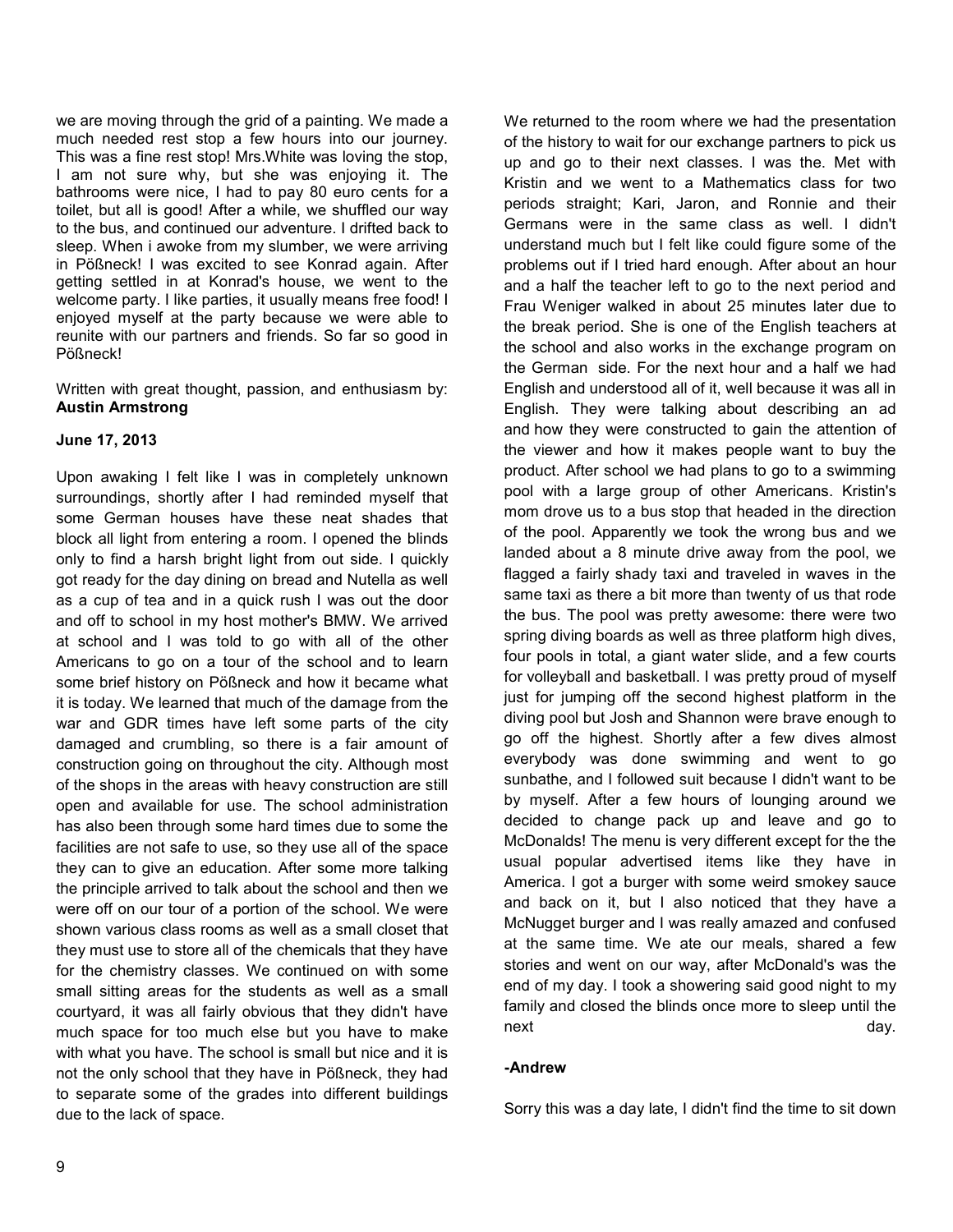and write a short novel on my phone without being exhausted.

# **June 18, 2013**

Today, I awoke at six, got ready for the day, and then ate some breakfast. For breakfast, I had toast with Nutella, and a bowl of Musli, which is like American cereal with granola. After that, we were off to the bus stop to go to school. Today, we spent the first two class periods, which is spent as one period, in class with our Germans. We had English, which cool because we could actually understand the teacher and talk to her. After that, we met our guide for the day and headed off on our tour of Pößneck! We saw many things, including very nice houses, the majority of the city, the shopping area, a monument in memory of those who died in the Black Plague, and several other sites. Also, we climbed a "mountain" which I thought really wasn't that bad. I just thought it was really hot. The view from the top was worth it, though. You could see almost the whole city! After our tour, we ate lunch with their mayor. They gave us information about the city and a map and a pen. They also gave us something to eat and drink. While in the mayor's building, the Rathaus, we saw a small museum. It was interesting to see the old things they had. Once that was done, we had to meet our students back at school. My German and some other students' Germans were still in class, though. So for the last 30 minutes of school, we got to have a small Russian lesson. Russian is a very weird language. And when the teacher tried writing it on the board, it looked even more confusing. After school, we went to the Saale. It is a river close by to Pößneck. There, we swam and went out on a boat and relaxed. It was very fun. When we were done swimming, we had a bar-be-que at one of the German's houses. That was even more fun. It was about 9 o' clock by the time we got home. We decided to sit out in their garden for a little bit and eat ice cream and enjoy the weather. After we were done eating and it started to get cold, we went back inside and got ready for bed. Now, I will finish this blog post and then get some sleep. Guten nacht!

# **Jared Coller**

# **June 19, 2013**

Today was the first day that we American exchange students did not have early classes with out partners. Instead, we got a short tour of Pößneck. We saw some of the old school buildings being remodeled. After we saw the buildings being remodeled, we walked back to the school and the principal showed us some more pictures of remodeling. It was pretty interesting to see the old buildings. After the learning of the remodeled buildings, we walked to the gymnasium- which quite far away, uphill the entire time. We made this climb to go play sports. The gym was separated into soccer, volleyball, and basketball. I stayed in basketball. Instead of forming an actual team, we all just dribbled balls and

threw freethrows. Eventually, we all got a bit bored of the basketball playing, and piped down. After sports, we walked back to the downtown area to get Döner kebaps for lunch. A döner kebap is much like a flatbread pita pocket with meat and other toppings in it. In mine, i got the meat, lettuce, onion, and cheese. It was delicious! Afterwards, we got some ice cream. Once we finished out ice cream, we headed back to school. To our horrible surprise, the last lesson most of us had to attend was gym! We journeyed back up to the gymnasium- this time under the beating sun- and sat in the sweaty gym for nearly two hours. Once that was over, Theresa and I headed to the Pößneck pool with a few other friends. The water was cold, but it felt heavenly. We soaked for a while and layed in the sun for a while. I can't tell if I'm burnt or still just hot. We got home from swimming and Theresa had a party at her house. We stayed outside and ate pizza most of the time, but then things becamse somewhat rowdy. Kids were splashing other kids with water. After enough of this, I decided that I would have no part in being splashed with water, so I headed inside to chill out with some friends. Overall, it's been a pretty good day.

# **Madison Cornetet**

# **June 21, 2013**

We got to go to the famous city of Dresden today. The bus ride there was not too long and most people slept so it went by pretty fast. When we got to Dresden we had a wonderful little tour by, the one and only, Frau White. I learned that the city of Dresden is separated into the newer city and the older city by the Elbe River. After our short tour of the many famous buildings and monuments we got free time. In this time we could do whatever we wanted and I chose shopping in the widely known porcelain section of the city. Frau White had talked it up so much that I needed to check it out for myself. Needless to say I spent half an hour in one store and got some great gifts for my grandparents. If you have money to spend I suggest you look into this store, it's called Meissen. However, I will warn you that you will want to buy everything in the store. Be aware of this and precede at your own risk! Today is my host parents anniversary and we will be going to eat at this nice restaurant to celebrate. Then of course since it is Friday night we will be getting together with some other exchange people and just hang out.

# **Emily Fleming**

# **June 21, 2013**

My day started out with a simple breakfast with my host Family. I ate a crunchy, chocolate cereal that had a Nutella flavored filling. It tasted amazing! Then, all of the Americans met at thebus station for the 2 hour bus ride to Dresden. I, like most of the group, slept the whole way there. When we arrived in Dresden, Mrs. White led us on a tour of the beautiful city. I was amazed at the skill of past German architects! The buildings were so beautiful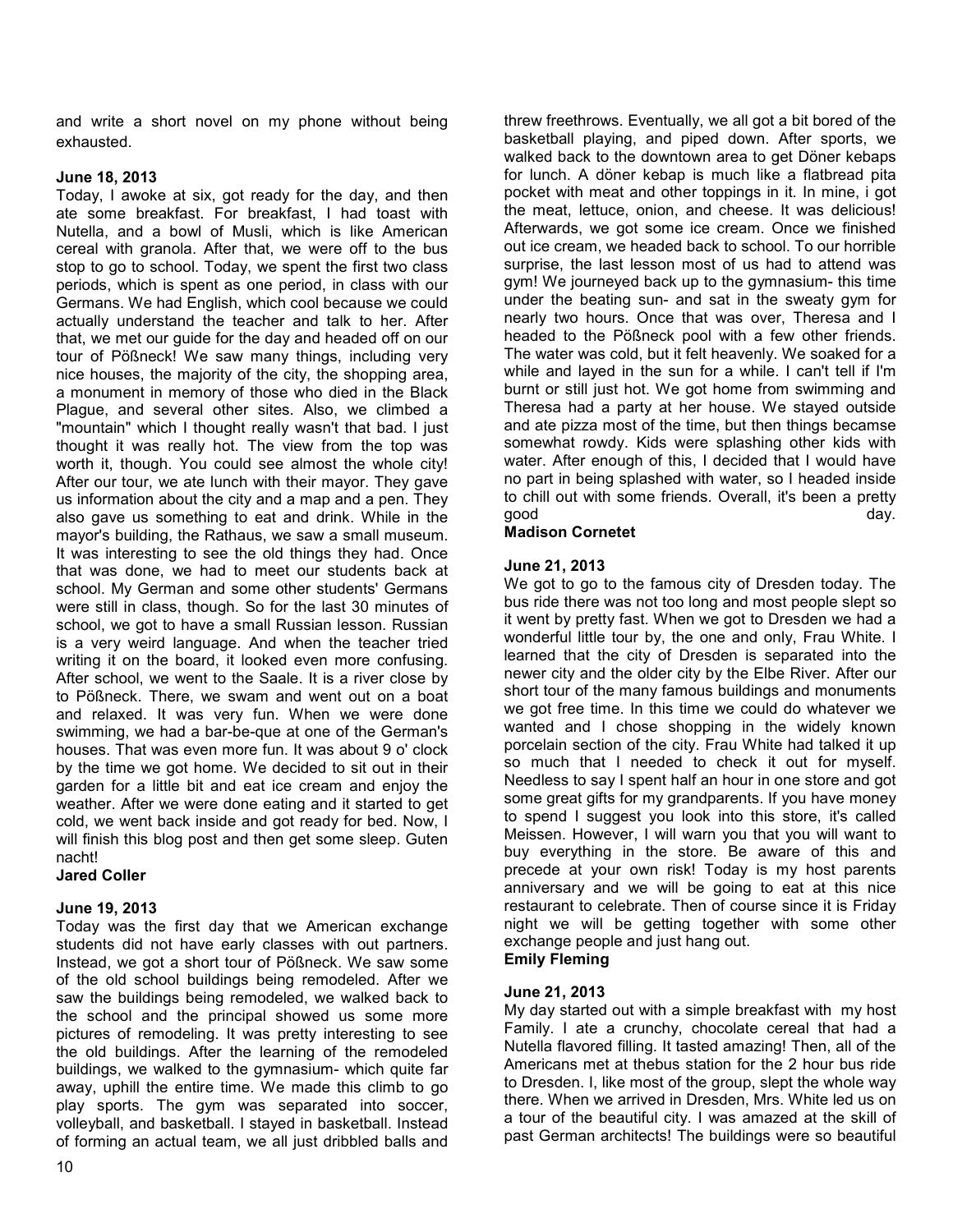that I couldn't stop taking pictures! Sadly, many of the buildings were damaged, either from World War 2 or from erosion/ weathering. After the tour, we were given almost 3 hours of free time. I went out to eat with Josh, Shannon, and Jaron. They took me to Vapiano's. Vapiano's is basically the best Italian restraunt ever made. You receive a card when you enter, pisk your pasta and sauce, then swipe your card. You give the card to the Hostess up front when you are finished, who then swipes it and tells you what you owe. It was an enjoyable experience for me. After that, I walked around and shopped. When we returned home, I had a barbecue cookout with my host family. The cookout was the perfect example of "Good Food, good times." Another day in Germany is over...but I will return for more!

#### **Luke Lottes (Bruno**)

### **June 22, 2013**

Today has already been a very busy and tiring day! First we woke up early and had breakfast outside in the garden. After that, we got our stuff together and met Rachel, Betty, Shannon and her family and boarded the train to Leipzig. Once there we walked to the zoo. It was huge! We saw lots of animals but a lot were hiding. I think it was because it was so hot they were taking shade. Either way though, it was really cool. We had lunch next to the giraffe, zebra and gazelle pen. It was really neat. Then once we were done at the zoo we walked backed to the train station and shopped for awhile. We have a few hours to rest before we are meeting the other exchange people at a big bonfire tonight. It is celebration of the longest day of the year. I am really looking forward to it, I love bonfires! Sincerely,

# **Holly Moser**

#### **June 22, 2013**

Today we woke up and had a typical breakfast for my family of german pancakes with nutella along with fruit quark coffee and cake. After we had our breakfast it was off to Siegal to go shopping. We had to take a train to get there and it was so long and boring it was a 2 hour train ride, but almost everyone slept so it went by fast once we arrived in Siegal we had lunch at a restaurant called Vapiano which is exclusive to Europe and it isnt anywhere else. After we had lunch we started shopping in a huge three story mall! It was the biggest mall I had seen since i have been in Germany and the cool part was the train station was attached directly to the mall so we didnt have to do any walking! We spent about 4 hours looking around the store before I decided to buy anything. After we got done shopping we went to KFC for some food because they decided they wanted American food. When we got back home we were all exhausted but we still decided to have a nice fire and sit around the fire and talk about the day and make smores. I had such a good time today I wish I did not have to go

### **June 24, 2013**

Today we went to school with our German exchange students, but instead of attending class with our individual Germans all of the Americans gathered in a seperate classroom. Today we were having independent study. The first lesson of the day was German. We reviewed some general ideas before filling out worksheet. Our teacher ended up turning it into a competition and seeing who could list as many German words as they could think of on the sheet (with a maximum of 3 words per letter in the alphabet). Austin took first with 54 total words, and I took second with 53. Next we read a poem called "Der Erlkönig" by Goethe. Goethe is a very well renowned German poet. The poem is about a man and his son. The son is ill, and the man rides through the night to try to save him. It was a deep, tragic poem, but still very good. After the poem we sang a song. We gradually removed letters off of some of the words after we completed each verse. Sort of like the song Bingo, if you know how that works. After our German lesson we had a quick chemistry class. We learned how to make butter from scratch, and then we smeared it on some bread for a nice snack. We unfortunately managed to break two of the school's beakers by accident, but we apologized and they didn't seem too torn up about it. We then had a short break, talked to Mrs. White, and had a snack. Next we had our music lesson. We got out bongo drums for each of the students and learned some traditional beats. It was really fun! Then we switched rooms and sat at a huge rectangular table, with cups placed on the table in front of each chair. We learned how to play a game with the cups by beating them rythmically on the table in unison. It was very interesting. I had some trouble with it though, but we had a good time. After music class we had a Russian lesson. We were able to learn a few Russian words and phrases, and we even found out how to spell our names in Russian! I'll post some here, however they will be the phonetic spellings because of the differences between the Russian and English alphabet. The Russian alphabet has an additional six letters compared to ours, and they don't have as direct translations. So I wrote them down how I thought they would sound in English. Anyway, here's numbers one through ten: Adin, Dwa, Thrie, Tschetoeirea, Pyat, Shest, Seyem, Woseyem, Devyat, and Desyat. Keep in mind that you have to say these with a thick Russian accent or else you sound like you're speaking gibberish! At one o' clock we left school with our exchange partners. My partner, Isabell, and I took Madison home with us because her partner had guitar lessons after school. So we had a nice lunch and chilled out at home for a while until her partner, Theresa, was finished. Then we went to the train station and met up with Christian and his partner Sophia, as well as a few other Germans. We hopped on the train to head to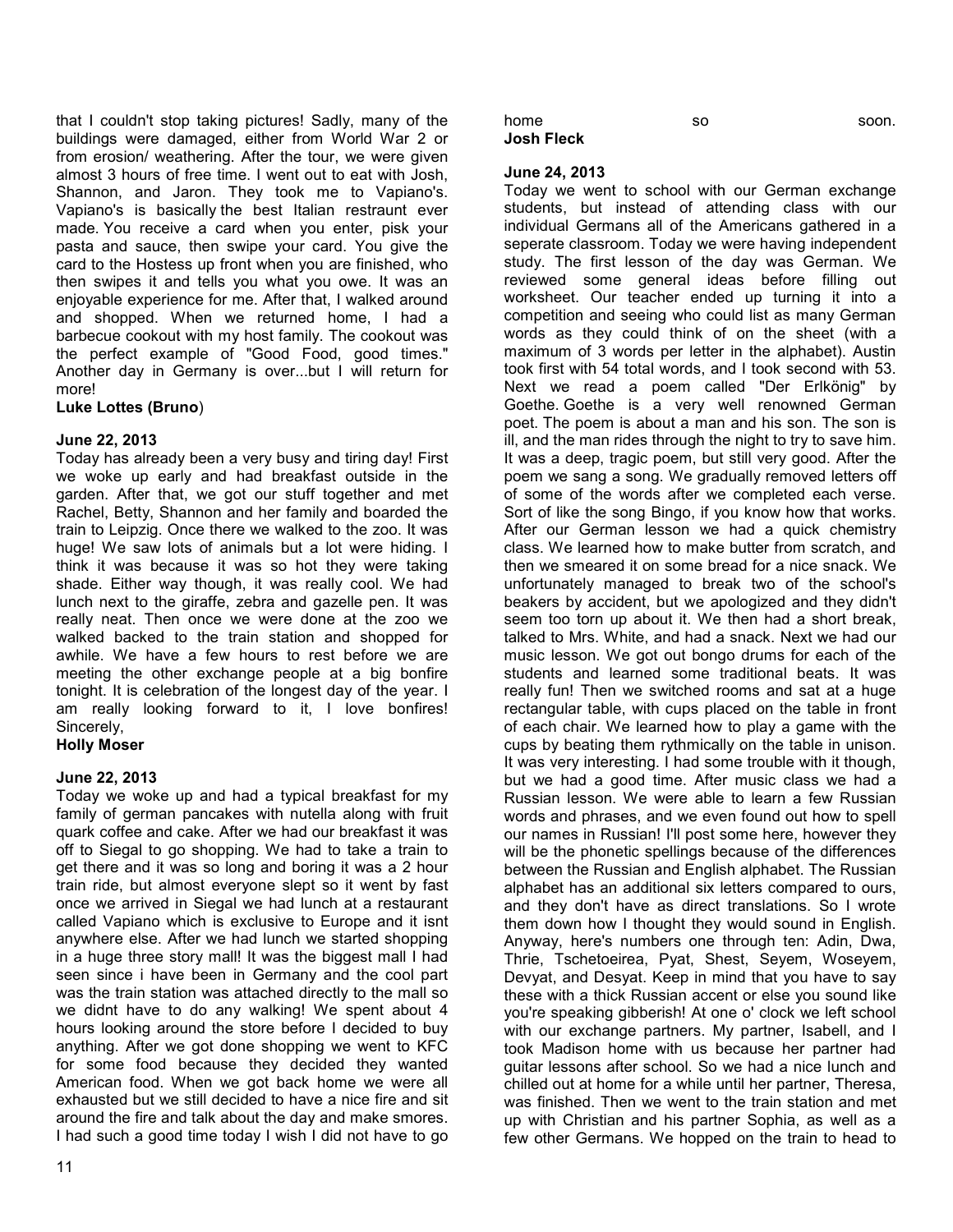Yana, a huge city not too far from here. Once we entered the city we stopped off at an ice cream parlor and grabbed some cones. Isabell said it was the best ice cream she'd ever had, and I'd certainly agree with her that it was really good! Afterwards we headed on over to the mall and browsed for a while. Once we got done shopping we decided to get back on the train and go home. We headed to Theresa's house, and we are some Döners. They are basically giant flatbreads cut in half and stuffed with lamb meat and vegetables. They were delicious! After that we hung out at Theresa's house for a while longer before heading home for the night. All in all, it was a pretty good day! I think everyone was pretty happy.

# **Griffin Park**

### **June 23rd 2013**

Today I started my day off with church. Señora, Holly, Kari, Shannon, and I all went to the little church in the village of Ranis. The church service was very welcoming and we could all tell everyone was talking about us. Sense the church was in a small village, I can imagine them wondering how Americans ended up in Ranis. Other than the obvious stares from everyone the church service, the mass was very nice. When I got home from church Betti, Shannon and I made brownies that I brought from America for my host family. We had to convert tablespoons to grams and cups to liters. When the brownies where done, we just had to eat them! They where amazing! Even señora approved of them! For lunch I went to a very nice Italian restaurant and ate the most amazing dish of pasta ever. After lunch with my host family we went home. Betti and I where both very tired, so we took a nap. When we woke up I found out I was going on a Motorcycle tour. The motorcycle tour was so much fun! And at the end of the tour we ended up at our final destination was Linkenmühle! Where I had the most delicious ice cream. Where Frau Weiß, Señora, and the principal of the school in Poßneck. It was a very nice evening getting. To know them at dinner and just having a very good time with my host family and the company. Over all my time here in Poßneck has been very enjoyable!

#### **Rachel Louviere**

#### **June 24, 2013**

I got up today it looked gray out so I dressed warm. I got ready then went downstairs for breakfast. I had toast with nuetella. We left for school and it was raining. When we got to school I waited in the Paussen Halle with all the other Americans, today we are going to Weimar and Buchenwald.

We arrive in Weimar and Frau Jung starts passing out papers that we had to fill out and turn in at the end of the day. Frau White tell us that if we don't do good on this paper then we will get behavior money taken away. Frau Jung is really nice and helps us with the sheet.

She really knows a lot about this city and the people who lived and worked here. There are many museums in Weimar because many of the famous people's homes were turned into museums. We see a white tower that was once a part of the town wall. It is now a club house where people can go and hang out.

Next we saw a statue of Goethe and Schiller. The sculptor wanted to make the two men appear to be equal. The sculptor changed Goethe from short and fat to taller and normal sized. On the other hand he made Schiller normal sized instead of tall and skinny. Then we went to the Goethe house and watched a movie about Goethe and the town of Weimar. After the movie we were able to get stuff from the gift shop. I got a post card.

Then we went across the street to Giancarlo a very good ice cream place. We all were able to get ice cream. Griffin was eating an ice cream cone with one hand and a sandwich with another it was an interesting sight. Josh got 2 ice creams because he bought Frau's off of her then she got a pastry instead. Then we walked to the town square and there was a stand for brots. Many people got brots even though we had just gotten ice cream. I was still full.

The town hall has bells made out of Meissen porcelain. You can tell because there are two blue swords crossed on one of the bells, this is the symbol for Meissen porcelain. Frau Jung bought strawberries and shared them with us. We then walked to the library.

We then walked along the Ilm river. We were walking to Goethe's garden house. As soon as we got there it began to rain. We walked through the other parts of the garden to the Bauhaus University. The windows on the first level are handmade glass. The university was for architects and craftsmen. We then left the university and walked to the bus to go to Buchenwald. Buchenwald is eight kilometers up the mountain. A 12 kilometers drive away from Weimar. That is why the people who lived in the town didn't know what was going on in Buchenwald.

When we got to Buchenwald we watched a movie about the loving conditions of the people imprisoned there. After the movie we walked to the gates of Buchenwald. There is a clock that will forever be set at 3:15 because that is the time the Americans liberated Buchenwald.

On the gate door there is an inscription saying "To Each His Own." Near the entrance to Buchenwald on the inside is a memorial. It is a metal plate that is always kept at the temperature of a healthy human being. We walked around where the building used to be. There are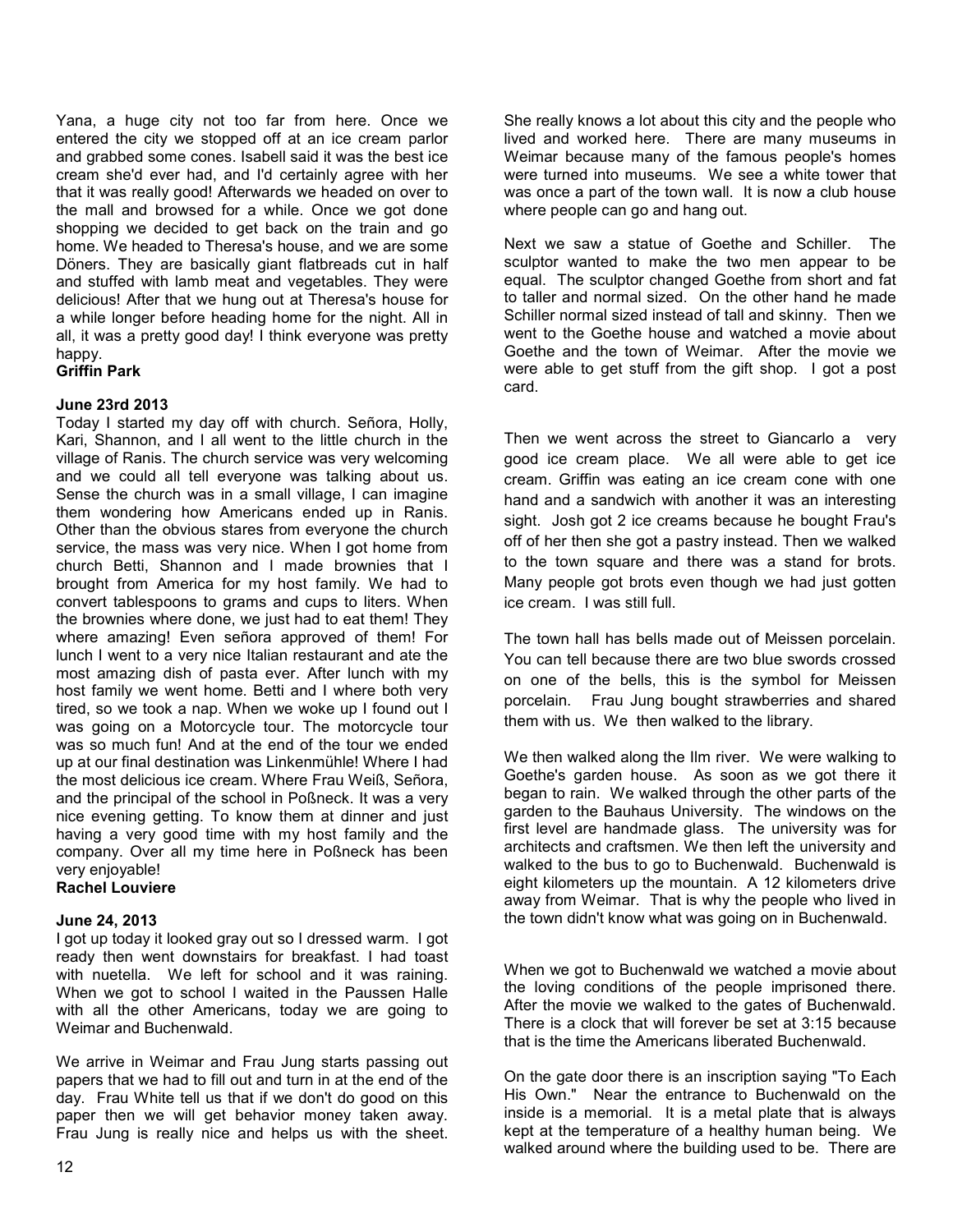not many building left. We dot to the building where the people's personal items were kept, it has been turned into a museum now. We were able to walk around the inside for 15 minutes.

Next we walked to an area where people were punished for doing things wrong. There was a pole where people were hung from their arms. Also a wagon that was filled with stones that they would have to pull around. Then we walked into a room where the doctors would perform experiments. The next room was the crematorium were the bodies would be burned. Then we walked into a courtyard to wait to walk down into the gas chamber. There was only one way in and out, a stone staircase. I can't even imagine how many people lost their lives in this white room. We then left the gas chamber. We walked to a room where Russians would be taken to be killed. They would be told that they need to get a physical. When they went to see how tall they were they would be killed. On the other side of the wall was a man that would kill them with a gun. Then we left and went to the bus.

We went to another memorial. This was a three part memorial a bell tower, sculpture, and graves. The bell tower would climb every hour and we heard it while we were there. It makes the most ominous sound for a bell that I had ever heard. The tower could be seen from a great distance away. In the middle of a circular courtyard is a memorial statue sculpted by Fritz Cremer. He had a person for every mindset who lived in Buchenwald. Below the statue are three mass graves for the people who dies in Buchenwald. The American solders buried them after they liberated Buchenwald. Along the path of the graves are 18 pillars representing the 18 nationalities killed in Buchenwald. Then we left to get back on the bus to go home.

Frau Jung collected out papers and graded them. Rachel and I got the most correct 31 questions. Then I took a nap. Nessi picked me up from the bus station and we went home. We had meatballs and potatoes for dinner I liked the meal. Then I watched a movie and went to bed.

Informational day learned a lot **Shannon**

# **June 26, 2013**

Today, I woke up like any other school day to the sound of my alarm after selecting the snooze button about four times on my phone. I opened my blinds and saw that it was cloudy outside. I could feel the cold air coming from window, so I decided to dress a little warmer and take a rain jacket along. For breakfast, I had "choco bobbles", which is basically the same thing as coco puffs in America. After breakfast, we left the house and started our walk to school. We were going to have periods 1-4

with our exchange partner and then leave to go to a chocolate factory at around 11:05. My exchange partner's first and second period was Biology. In Biology, they did presentations most of the time. Our next period was French. Then after that, we had Latin. After fourth period, all of the Americans met in the Pausenhalle to take our field trip to the chocolate factory. It was a short walk to the chocolate store. Walking out of the store, it felt like I had at lwast bought 5 pounds of chocolate. After the chocolate store, a group of us went to go get some Döner. It was delicious, but I couldn't eat all of it because it was so big. Döner will be an item that I will miss in America. We then went back to the school and waited for our exchange partners to get out of class. My exchange partner along with some others walked to the Sportshalle. After, we went home and I started packing my things hoping everything would fit. I was excited because it seemed like I had more room now then when I came over to Germany. After packing, we went to the goodbye party. It was nice to see everyone and eat some great food. It was also sad because it would be our last night in Pößneck. When the goodbye party was over some of us went to have a campfire. It was good to see all of the new people that I had met again. I was going to miss all of them. I really didn't want the night to end because I knew that we would be saying our goodbyes to Pößneck in the morning. **Kelsey Siewers**

#### **June 28, 2013**

Today started with breakfast at the Generator hostel. This hostel is nicer in some ways than the Hostel4You in Munich. This one has a nicer lobby, and a larger eating area, with a more ascetically pleasing design.

Breakfast was the same as the previous hostel, for the most part. Bread, with a choice of meet slices, yogurt, cereal, and a drink. This hostel has more of an assortment of drinks, though. I got apple juice, some meat slices, and a bowl of cereal.

We ate breakfast at 9:00, and left at 9:30 for our adventurous day. The beginning of our adventure was the metro ride to Alexander Platz. Alexander Platz is one of three platzes that are in Berlin and still in use. None of these are the center of the city, because the city has no defined center. The city is more of a combination of villages that grew together, becoming one large city. In Alexander Platz, we hopped onto the on-and-off sightseeing tour. The tour is designed to you things about each site you pass through a 2-3 hour drive through town. It's made so that you can also jump off at 20 different spots, and jump onto the next bus from this tour. It's highly convenient, and a great means of transportation to each site.

We went around the different areas, passed government buildings, and the other top spots to view. Our first place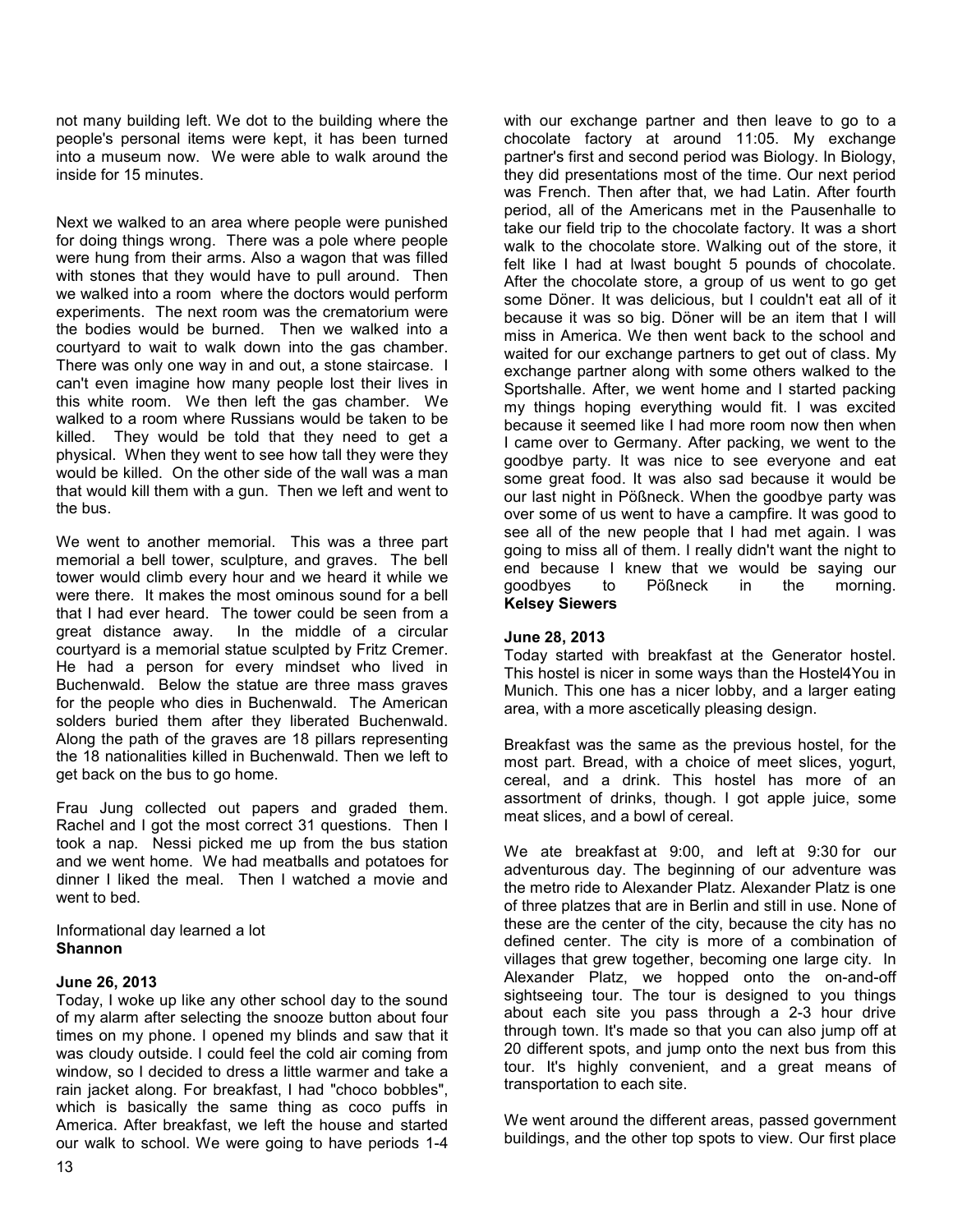we jumped off was for Checkpoint Charlie. Checkpoint Charlie is the museum for the Berlin Wall, it's oppression, effects, and the tearing down of it. It was a very informative museum, and very large. It seemed to last forever, but I spent the time to see as much as I possibly could, so I walked to the end of the exhibits before leaving, even if I didn't get a chance to read it all. After Checkpoint Charlie, we walked to the end of the street, and a few of us got our passports stamped 6 times for 5€. I personally didn't partake in it, it seemed cool, but expensive.

After this, we headed to the GDR museum, but first we ate near the museum. I ate at a wonderful Italian restaurant. I got a pizza with onions, mushrooms, salami, and I think that was all on it. It was extremely delicious, though. A nice last lunch in Germany.

The GDR museum was also amazing, it held many different things from the GDR time of Germany. It had a Trabant you could get in and take pictures in, and many many interactive things to view the time period. A few touch screen things, and many things to read. It was highly interesting, and informative. I enjoyed it more than Checkpoint Charlie. The downside was the amount of people in there, it was quite packed.

Our next stop was the Bradenburger Turm. We only had a few minutes to get some interesting photos, then we were off to a shopping area. In the shopping area, many people went to Hägen-Das, and got ice team. On the way there, I noticed a TeeGeshvender, so I had to take a stop. In there, I bought a cast iron tea cup. It will go beautifully accompanied by my matcha tea I purchased in Freiburg. After this, we went to one of the other Platzs, and we were given the choice of shopping, or going to the Hostel. I chose the Hostel, so that I could finish this. Now it appears I'm finished with my recount of the day. This was Maxwell Bradley with your inside scoop at the JHS 2013 Germany Trip.

**Maxwell Bradley** 

#### **June 29, 2013**

This was day we all came home from Germany. Almost all of the students decided to stay up all night so we wouldn't have to wake up at a two to get ready to leave. This worked for everyone but my roommates and myself. We fell asleep and woke up when we had to be in the lobby. When we got into the lobby, it was time to go into the bus. As we drove to the airport Mrs. White gave us more information about Berlin and the airport we were going to fly out of. When we arrived to the airport we had a little trouble finding the area we needed to get to. After we found where we should check our bags in, we had a few issues getting our tickets printed off. Then most of the other girls had problems checking in their luggage. Some bags were too heavy, but they also weighed a few

carry-ons. Which not a single one of us had experienced before. Some people even had trouble getting through security. But eventually we were all able to get to our gate. After we got on the plane almost everyone was asleep. I looked around and I did not see one head that wasn't leaning on another person in the exchange. When we arrived in Amsterdam we had to rush to our other gate. When we arrived there we noticed that everyone had to go through security again. We also got asked a few questions about our bags. Soon enough we got onto the plane and started our journey back to home to America. The international flight was eight hours long. On the flight you could watch movies and television shows, play games, or listen to music. For me, this flight went by very fast. I fell asleep listening to music and slept most of the flight. When I woke up, we were flying over Canada. I was so excited that I decided to stay awake to wait for the landing. I watched a few episodes of a show to pass the time and before I knew it we were landing in Detroit. The first thing everyone did was turn on their cellphones and text loved ones to say we were almost home. Then we went through customs, a third security check, and got on our last flight. During this flight I couldn't wait to get home! But I also had the realization that I left all my new friends in Germany. I had such a mix of emotions! Before I knew it we were in Louisville. We got off the plane and waited at the gate for one another. We went into the airport together, so we all had to leave the airport together. When we saw our parents, we all had huge smiles on our faces. After a month adventure of having fun with friends, learning, experiencing another country, and growing up so much we were finally home. I am so grateful for the chance I was given and I am sure everyone else would agree with me. This was the trip of a lifetime! Thank you everyone who has helped us along the way. We may not always show our appreciation for all that you do, but we are teenagers. With lots of love from all of us in the exchange, this concludes the 2013 German Exchange Program

**Kari Keeley**

# **News from the Dubois County Suds Club**

The Dubois County Suds Club is a group of local homebrewers. Anyone who home-brews or wants to learn how to home-brew is invited to attend.

In addition to monthly meetings, the club also holds group brew sessions and live demonstrations throughout the year. Anyone wanting more information about the club is invited to call 630-8433 or attend a meeting.

The following is a slate of some of the activities of the Dubois County Suds Club for 2013. There are still some dates to be determined.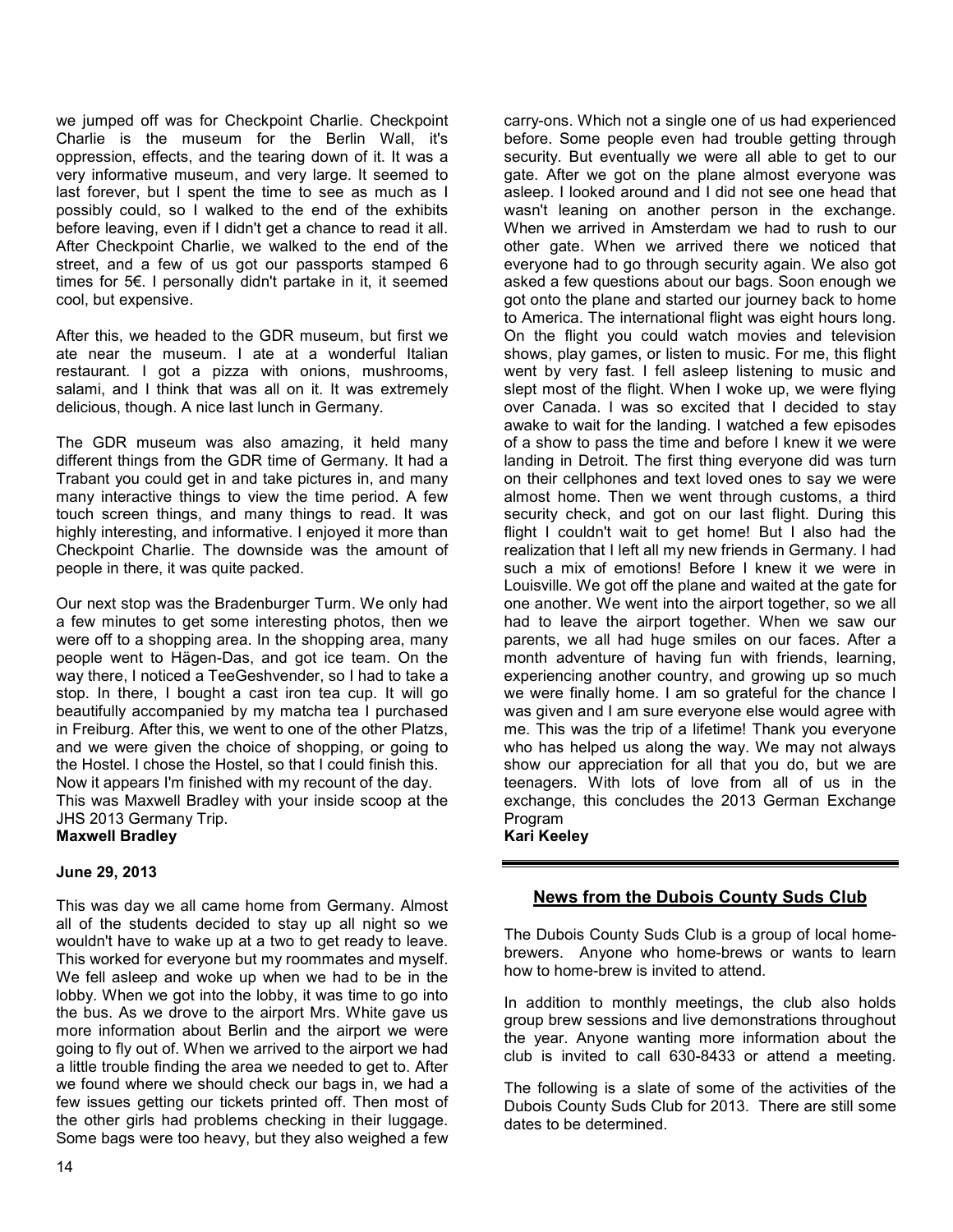Even if you have no interest in learning how to homebrew, members of the Deutscher Verein are ALWAYS invited to stop by a meeting or event to simply enjoy some good beer! Thanks!

#### **2013 Schedule**

**October 6** - Learn To Homebrew Day 11am - Location TBD

**November 5** - Schnitzelbank 7pm - presentation idea needed - AHA competition TBD

**December 7** - Holiday Party @ Jaycee's clubhouse

Justin Rumbach - 630-8433



The Men's Choir from Pfaffenweiler was founded in 1863 and will celebrate its 150<sup>th</sup> anniversary this year. During a time, when the majority of the village lived in poverty, a few men got together to sing together in a choir. With the singing, the people found encouragement and amusement. The first years of the club were quite difficult, because they had no money to buy sheet music or song books. They borrowed books from other choirs and hand copied many of them. Original copies of 150 years ago still exist in the archives of the Men's Choir.

Along with these documents are bills for candles to light up the room for practice. The first director of the young choir was Teacher Konrad Hirt. He also was the organist and director of the church choir St. Columba.

This past July, the choir organized a concert together with the Women's Choir in the historic stone quarry above the town of Pfaffenweiler. The official anniversary celebration however will not take place till October of 2014 due to the renovation of the Batzenberghalle. And then in 2015, they are planning on coming to Jasper to celebrate the 30<sup>th</sup> anniversary of our partnership with Jasper, and entertain with their German songs.

Submitted by Franz Hilger

# **German American Day Program and Annual German Heritage Award**

The Jasper Deutscher Verein, Jasper Partnership Commission, and Sister Cities of Jasper, Inc. will celebrate German-American Day on Wednesday, October 9th, at the Schnitzelbank Restaurant. The dinner and program will honor the contributions made by German immigrants to the life and culture of the United States.

Host and Hostesses of the evening will be Bridgette Bartley, president of the DeutscherVerein, Raymie Eckerle, president of the Partnership Commission, and Sandy Wehr, president of Sister Cities of Jasper, Inc. Mayor Terry Seitz proclaim October  $6<sup>th</sup>$  as German-American Day.

The  $15<sup>th</sup>$  annual German Heritage Award will be presented to an individual or group who has contributed generously his/her or their time, talents or resources to maintaining, improving or building upon the German roots in Dubois County. The recognition is open to all individuals.

Sister Cities of Jasper and the Jasper Partnership Commission created the award in 1999.

The Jasper Deutscher Verein is sponsoring the award. Past recipients are Mary Jo Meuser, Claude and Martina Eckert, Dave Buehler, Linus and Sally Lechner, Joe and Irene C. Eckerle, Dan and Linda Wehr, Leo and Lora Lou Eckerle, the late Lowell and Joan Glendening, Dave and Janet Kluemper, Rafe and Phyllis Ackerman, Vic and Monica Knies, Gary and Rita Egler, Patti Goepfrich, and Larry and Betty Hanselman.

Our program will be presented by students who went to Germany in June and participated in the JHS German Exchange program.

The public is invited to attend the dinner and program. The social hour begins at 6p.m. with the program and German-style buffet at 6:30p.m. The cost is \$15 a person for the buffet with a cash bar. Reservations are needed and can be made by calling Patti Goepfrich at 482-4821 by October 1.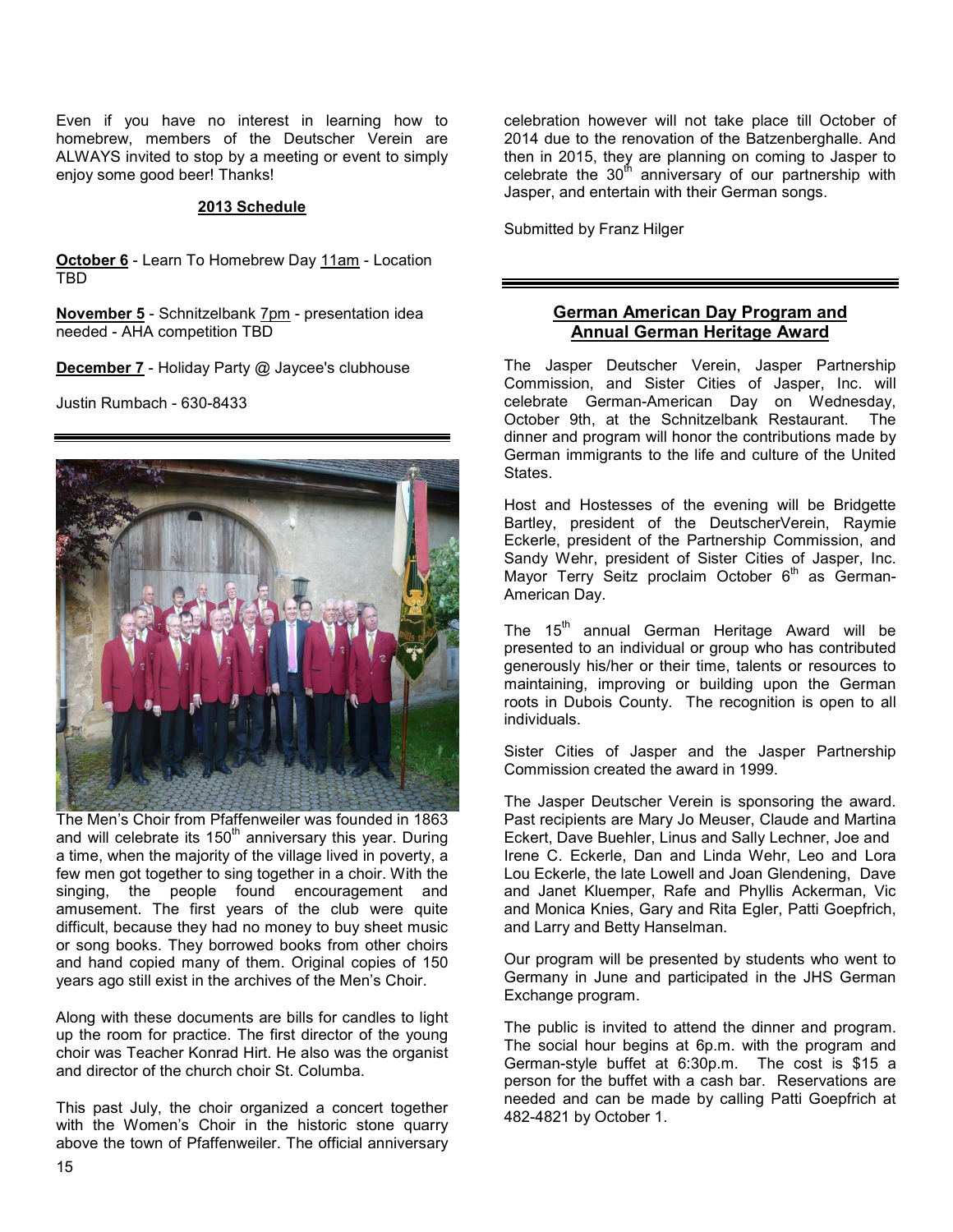Lois Kuntz also provides support in planning the program.

An essay contest open all seniors in the four county school corporations is being held in conjunction with German-American Day. There are three essay topics. The students may pick one of the three topics. They are "What does German heritage mean to me?", "What can we, as the younger generation, do to help maintain and preserve our German heritage?", and "Note local or family German names as they relate to the towns or villages that immigrants came from, the meaning of the family names, relationship to geographic location, occupation, etc.".

A winner from Southridge High School, Forest Park Jr.- Sr. High School, Northeast Dubois High School, and Jasper High School will be named from the essays submitted, and the four winners will attend the German-American Day Dinner and read their winning essays at the German-American Day Dinner. Each winner will be awarded a \$250 scholarship.

German American is the financial sponsor of the contest.

# **History of German-American Day**

German-American Day is a holiday in the United States, observed annually on October 6. The holiday, which celebrates German American heritage, commemorates the date in 1683 when 13 German families from Krefeld near the Rhine landed in Philadelphia. These families subsequently founded Germantown, Pennsylvania, the first German settlement in the original thirteen American colonies. Originally celebrated in the nineteenth century, German-American Day died out in World War I as a result of the anti-German sentiment that prevailed at the time. The holiday was revived in 1983.

In 1983, President Ronald Reagan proclaimed October 6th as German-American Day to celebrate and honor the 300th anniversary of German American immigration and culture to the United States. On August 6, 1987, Congress approved S.J. Resolution 108, designating October 6, 1987, as German-American Day. It became Public Law 100-104 when President Reagan signed it on August 18. A proclamation (#5719) to this effect was issued October 2, 1987, by President Reagan in a formal ceremony in the White House Rose Garden, at which time the President called on Americans to observe the Day with appropriate ceremonies and activities.

## **Golf Scramble Sponsored by Sister Cities of Jasper, Inc.**

The third annual Golf Scramble sponsored by Sister Cities of Jasper, Inc. was held at the Jasper Municipal Golf Course on Saturday, May 11<sup>th</sup>.

12 teams participated. Winning teams were:

# **First Place**

Jerry Buffington, Brett Smith, Ron Schitter, and Chuck June

### **Second Place**

John Coller, Glenn Weil, Mike Park, and Evan Elrod

# **Third Place**

Leon Reckelhoff, Chad Erny, Joe Erny, and Mark Erny

Closest to Pin – Bob Kelley

Longest Putt – Paul Kinker

# **Thank You to our Hole Sponsors**

Jasper Garage Doors, LLC, Washington Chrysler, Wagner Family Dental, Wabash Valley Produce, Bob Luegers Motors, Kersteins Homes and Designs, Strassenfest Committee, American Legion Post #147, Jasper Seating Foundation (Jasper Group), German American Bancorp, Brosmer Chiropractic, Delores and George Woodham, In Memory of Rich Erny, Jasper DeutscherVerein, Hoosier Business Machines, Erny Sheet Metal, Dr. Ann Patterson, Furniture Components, Dubois County Tire and Supply, Indiana Furniture Industries, and ASP Promotions and Embroidery.

# **Thank You to our Cash Contributors**

Dubois REC, Kunkel Insurance, Becher-Kluesner Funeral Homes, Green Thumb Nursery, Furniture Suppliers, Bernie Vogler, Jasper Obstetrics and Gynecology, and Ray Howard.

#### **Thank You to those who donated Prizes**

Olinger Diamond Center, Wilson Flowers, Mill House, Big Splash, Uebelhor's, Messmer Mechanical, VFW Post #673, Disinger's, Hedinger Beverage, Hoosier Business Machines, SVB & T, Old National Bank, Just Whimsy, Patti Goepfrich, Obermeyer Yamaha, Edward Jones-Craig Hanneman, Raymond James, MasterBrand Cabinets, Inc., Finishing Touches, Azura, Health Pointe, Illusions, The Herald, Sultan's Run, Jasper Mini Golf Course, Christmas Lake Golf Course, Huntingburg Country Club, Country Oaks Gold Club, and Linda Strosnider.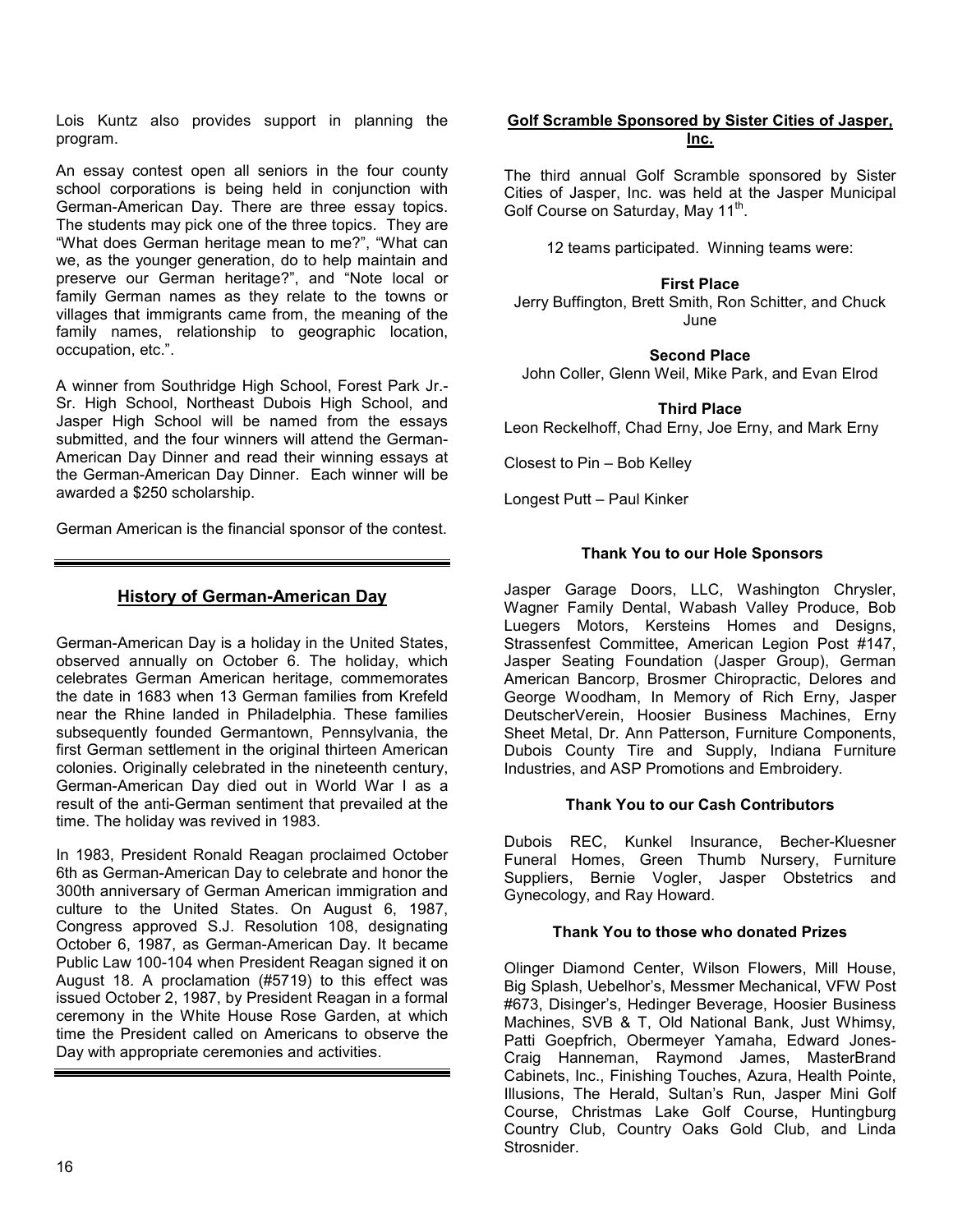#### **Prize winners were** –

National Office Chair-Ryan Fleming SVB&T Stadium Blanket-John Glezen HBM Package-Rich Clark Yamaha Shirt, Food Certificate-Chuck June Yamaha Shirt, Food Certificate-Ron Schitter Yamaha Shirt, Food Certificate-Jen Hilgefort Gift Basket #1-Linda Strosnider Gift Basket #2-Glenn Weil Gift Basket #3-Jerry Buffington Cardinals Tickets-Teri Fleming Disinger's Gift Certificate-Myron Foster Big Splash Tickets-John Coller Masterbrand shirt, Health Pointe Certificate-Bobby Kelley Old National Package-Kory White 2 Uebelhor's Service Certificates-Cameron Pfister 1 Uebelhor's Service Certificate-Bobby Dodson Mother's Day Cake-Gene Thewes Uebelhor Toy car & service e certificate-Mike Park

Thanks to those businesses, organizations, and individuals who donated prizes and food and beverages.

Thanks to the parents of the students who prepared the food for the golf scramble.

# **Address Changes for Newsletters – Also for "Snowbirds" With Temporary Address Change**

Would all members who are going to be gone for any period of time, please notify Rita Egler at P. O. Box 15, Jasper, IN 47547-0015 or call her at 634-9068 with your new address so we can forward your newsletter to you. This keeps us from having to pay double postage and assures you to receive all newsletters while you are away from home. Having your mail forwarded while you are gone will not work, simply because of the "Return Service Requested" stamped on our newsletter. This is stamped to let us know when someone has moved. The Post Office informs us of new addresses if you have permanently moved.

**There will not be a newsletter in October.** 

 **Please notify Patti Goepfrich of any email address changes. pmgoepfrich@twc.com** 

# **Gifts to the Jasper Deutscher Verein (German Club) German Heritage Endowment**

April 1, 2013 – June 30, 2013

#### In Memory of Marie Hoffman

Jim and Ann Arvin Jim and Rita Corn Fred and Mary Jane Roeder Danny and Linda Wehr

#### In Memory of Roman Schroeder

Jim and Rita Corn

# **Endowments at the Dubois County Community Foundation**

#### **Jasper Deutscher Verein (German Club) German Heritage Endowment**

A donor-advised endowment to benefit generations in ensuring that our German heritage is preserved and enriched in Jasper and Dubois County.

#### **Claude and Martina Eckert Sister Cities Endowment**

A designated endowment to provide support to Sister Cities of Jasper, Inc. to support the Jasper/Pfaffenweiler relationship.

A gift to the Jasper Deutscher Verein (German Club) German Heritage Endowment or to the Claude and Martina Eckert Sister Cities Endowment is a wonderful way to remember that special someone. A gift in honor of someone or in memory of someone may be given. The Dubois County Community Foundation will send a letter of acknowledgment to the individual being honored or to the family of someone being remembered. Send your gift along with the appropriate information to the Dubois County Community Foundation, P. O. Box 269, Jasper, IN 47547-0269. Envelopes are also available at the greeting table at each club meeting.